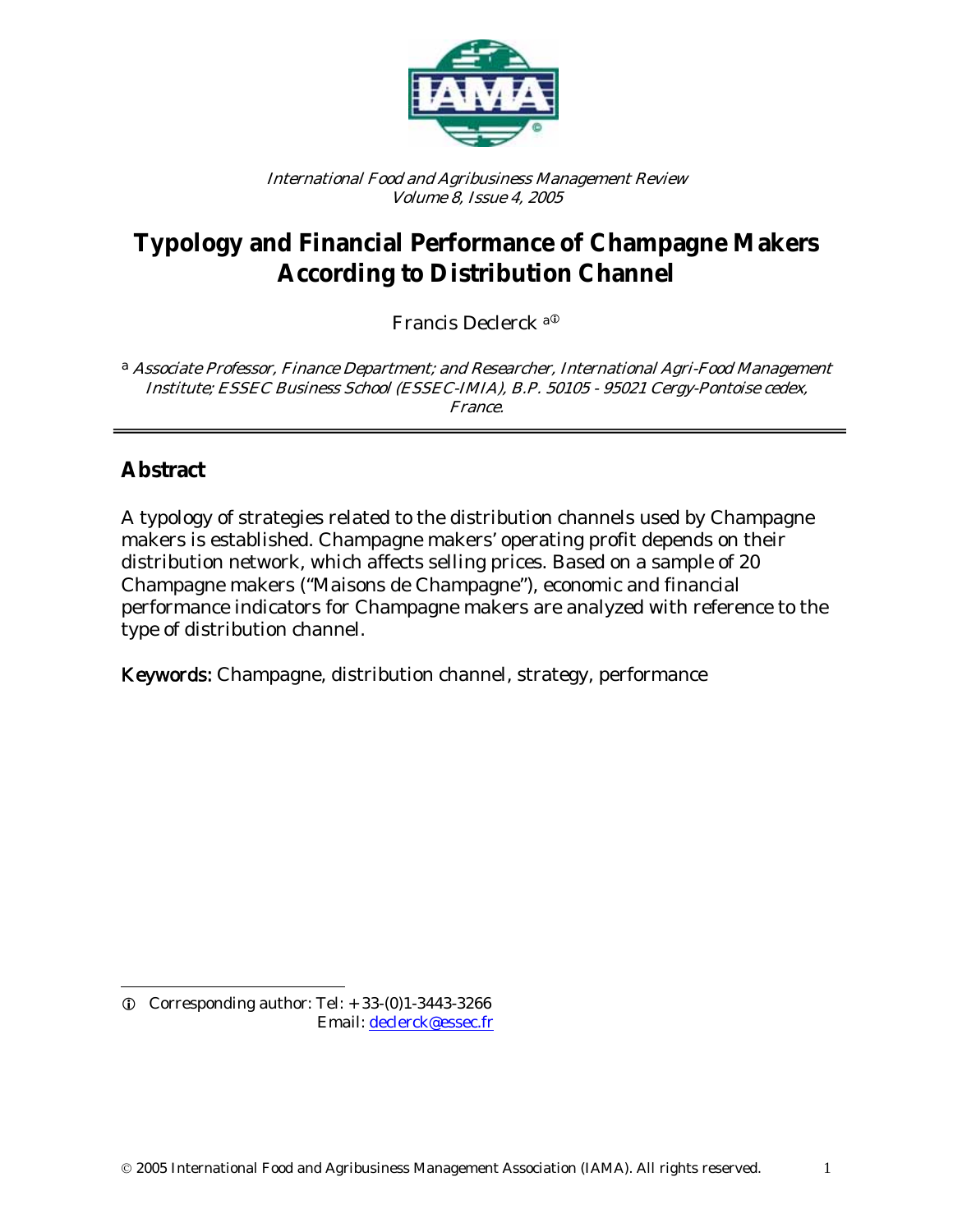### **Introduction**

In 1992, during the economic recession in Western Europe and North America, consumers were unwilling to pay a high price for a bottle of Champagne, but the grapes used to produce that wine had been harvested 3 years earlier and purchased at a very high price. In 1991 and 1992, only 214 million bottles were sold compared to the 149 million bottles sold in 1989. Squeezed between high costs and low retail prices, Champagne makers had to sell Champagne in supermarkets at a lower price than usual. A few years later, after the boom in 1999 that saw sales reach 327 million bottles, economic stagnation returned. Sales dropped to 269 million bottles in 2001, 288 million bottles in 2002 and 293 million bottles in 2003, as shown in tables 1 and 2. The Champagne business was worth 3.4 billion euros in 2003. This paper shows how Champagne makers - called "Maisons de Champagne" - have learnt how to improve value creation over the decade through the use of different distribution channels.

| 1997      | 1998      | 1999      | 2000      | 2001      | 2002      | 2003      |
|-----------|-----------|-----------|-----------|-----------|-----------|-----------|
| 165 (61%) | 179 (61%) | 190 (58%) | 149 (59%) | 165 (63%) | 175 (61%) | 174 (59%) |
| 103 (39%) | 113 (39%) | 137 (42%) | 104 (41%) | 98 (37%)  | 113 (39%) | 119 (41%) |
|           |           |           |           |           |           |           |
| 269       | 292       | 327       | 253       | 263       | 288       | 293       |
|           |           |           |           |           |           |           |
| $+5.2%$   | $+8.5%$   | $+12.0%$  | $-22.6%$  | $+3.9%$   | $+9.5%$   | $+1.9%$   |
|           |           |           |           |           |           |           |

Table 1: Sales of Champagne by volume from 1997 to 2003

#### Table 2: Sales of Champagne by value from 1997 to 2003

| Sales in billion |           |                           |                           |          |                           |          |           |
|------------------|-----------|---------------------------|---------------------------|----------|---------------------------|----------|-----------|
| euros            | 1997      | 1998                      | 1999                      | 2000     | 2001                      | 2002     | 2003      |
| In France        | 1.51(59%) | 1.64(55%)                 | $1.91(52\%)$ $1.52(51\%)$ |          | $1.64(55\%)$ $1.75(53\%)$ |          | 1.80(53%) |
| Outside France   |           | $1.04(41\%)$ $1.31(45\%)$ | $1.76(48\%)$ $1.45(49\%)$ |          | $1.33(45\%)$ 1.54 (47%)   |          | 1.60(47%) |
| Total annual     |           |                           |                           |          |                           |          |           |
| sales            | 2.55      | 2.95                      | 3.67                      | 2.97     | 2.97                      | 3.29     | 3.4       |
| Growth rate of   |           |                           |                           |          |                           |          |           |
| sales by value   | $+7.0%$   | $+15.7%$                  | $+24.4%$                  | $-19.1%$ | 0 %                       | $+10.8%$ | $+3.4%$   |

### **Objectives**

The objectives of the paper are:

- 1. To identify the types of distribution strategy implemented by Champagne makers
- 2. To measure the economic and financial performance of Champagne makers from 1992 to 2001 for each type of distribution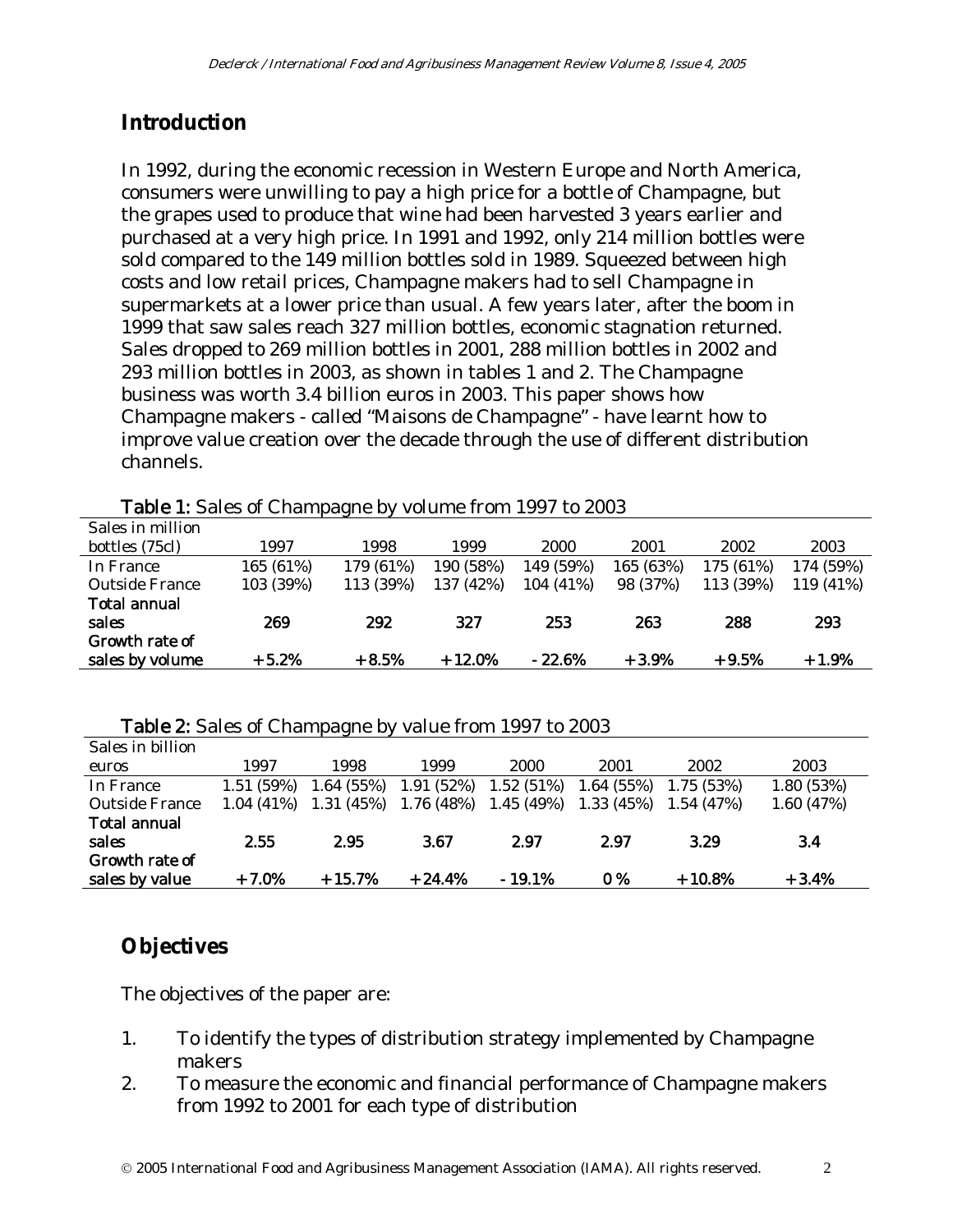3. To relate performance indicators to strategic decisions with respect to distribution channels

The structure of the paper is as follows. First, a review of literature looks coordination and market power issues in food chains, it is mainly focused on producer-retailer relationships. Second, the methodology and data are discussed. Third, empirical findings about the Champagne industry are presented to shed light on the processor and retailer system. Finally, conclusions are drawn and the prospects for future development are examined.

### **Review of Literature**

While Williams (1973) points out the generalized notion of a vertical coordination continuum, the literature about the industrial organization has evolved towards new institutional economics (Ménard & Shirley, 2005a), incorporating transaction costs and institutional environment as key elements in the organization of vertical systems. Looking at transaction inefficiency factors promoting vertical integration in food industries, Bhuyan (2005) finds that major reasons are diseconomies of scale and the fewness of sellers/buyers and finally demand uncertainty.

Robicheaux and Coleman (1994) adapted the structure-conduct-performance model and focused on a behavioral approach to investigate buyer-supplier relationships.

More focused on agri-food chain management, Trienekens and Zuurbier (1996) and Omta, Trienekens and Beers (1998) and the Dutch school observe increasing co-ordination – particularly about information exchange and logistics - in chains and networks. So, supply chains firms can work more efficiently to serve consumers.

On another side, Malassis (1973), creating the French school of "filières", emphasizes on power as a key driver of leadership and management of the agriculture and food business systems. Furthermore, Perez (2003), and Coelho and Rastoin (2004) highlight the changing role of corporate governance in public companies whose shareholders focus more on financial profitability than on industrial strategy..

Weiss (1989) stresses a market power hypothesis in food retailing since price is positively related to more concentrated market structure in many local market industries including food retailing due to local tight oligopolies. High profit may be due to lower costs or the offer of more expensive, higher quality, differentiated products (Demsetz, 1973). Following Cotteril (1986) and Nelson, Siegfried, and Howell (1992) observe that services, including breadth of product line and express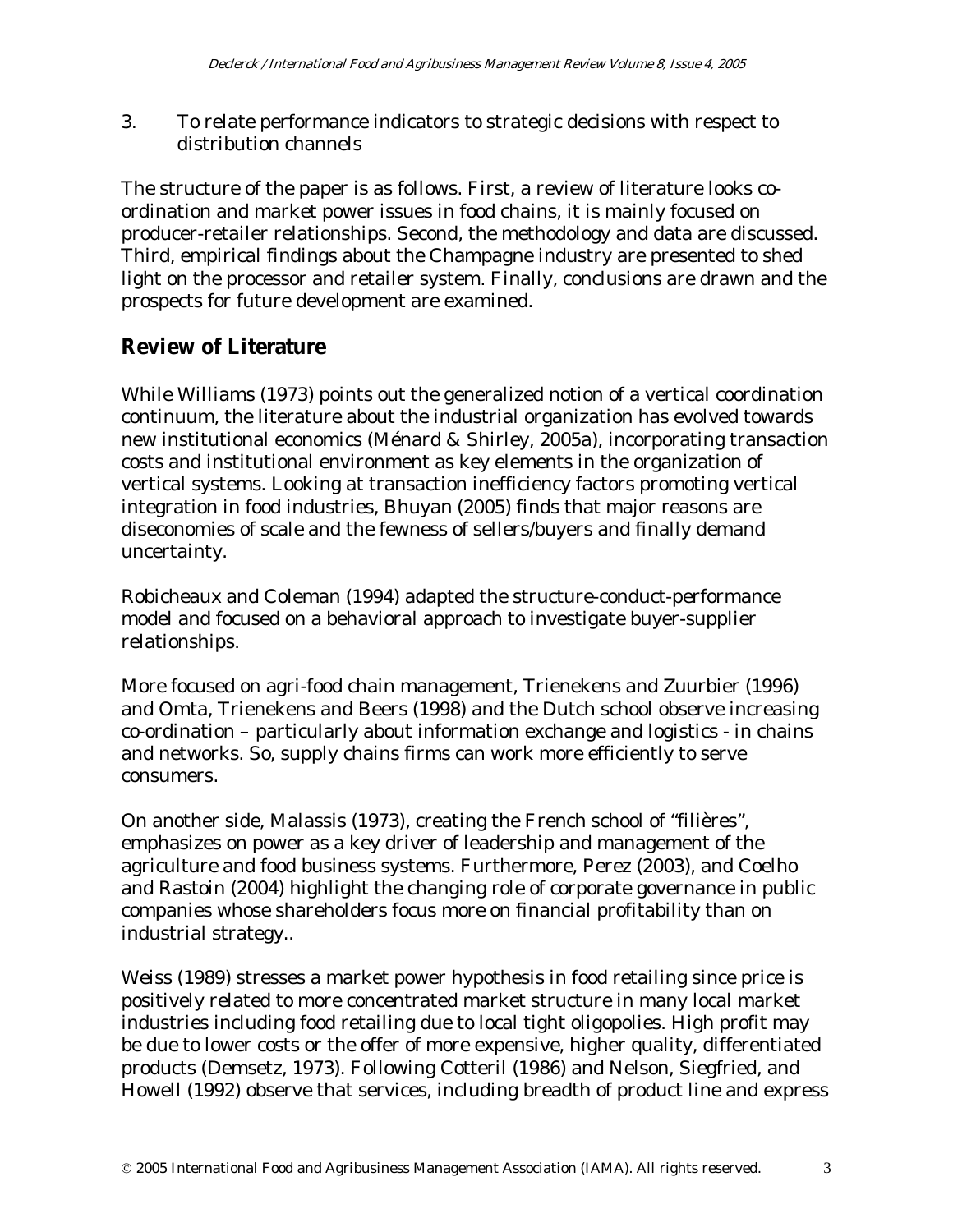lane, are a major way for differentiation. But Cotteril (1999) finds that market share and concentration are not no significantly related to services and that most cost savings in large superstores are offset by pricing power liked to increased services levels. So, he rejects the Demsetz critique.

Further, Rogers (2001) observe that concentration has advanced in almost every US food manufacturing industry, including the wine and brandy industry, over the 1958-1997 period and farmers remain outspoken that something are injured by the reduced number of buyers Cotteril (2001) develops a structural model of price transmission in a channel that has differentiates product oligopolies at two stages: retailer oligopoly and manufacturer oligopsony power. According to different market power level, the distribution of welfare may vary a lot among farmers, marketers, and consumers. The rise in US and European retail buyer concentration induced the development of private labels. There exist also private labels in the Champagne business.

Champagne is produced in a restricted designated area of origin (appellation d'origine contrôlée - AOC, in French) to the east of Paris, France, but it is consumed around the world. About 65% of all Champagne bottled is drunk in France, the other 35% being consumed in other countries, mainly the UK, the USA, Germany, and Italy (CIVC, 2002).

As in every industry, the business carried out by "Maisons de Champagne" is constrained by consumer demand. But it also has to respect legal restrictions on production both in terms of quantity (grapes must come from a limited designated area of origin, and there is a maximum authorized yield) and quality (specified varieties of vines must be used, manual harvest only, etc). However, there is still an uncertainty factor because of weather fluctuations from year to year, which cause fluctuation in grape production levels. On the demand side, shipments of bottles from processors to retailers vary from year to year because of swings in economic growth in the developed countries (CIVC, 1992 - 2001).

Gaucher, Hovelaque and Soler (2000) have formulated the optimal procurement and inventory policies and calculated chain profits according to various levels of coordination between two producing firms. Gaucher, Soler and Tanguy (2002) studied quality incentives and supply contracts in the wine chains. Soler and Tanguy (2002) and Saulpic and Tanguy (2002) found that attracting equity capital from investors on stock exchanges is the Champagne makers' best financial strategy for expansion. Giraud-Héraud, Mathurin and Soler (2003) have analyzed the legitimacy of supply regulation mechanisms for products protected by a designation of origin. They argue that such mechanisms reduce uncertainty, thus encouraging investment in quality improvement.

Declerck & Pichot (1994) note that since it takes 3 years to turn grapes into Champagne, the adjustments of supply to demand lead to jumps in retail prices in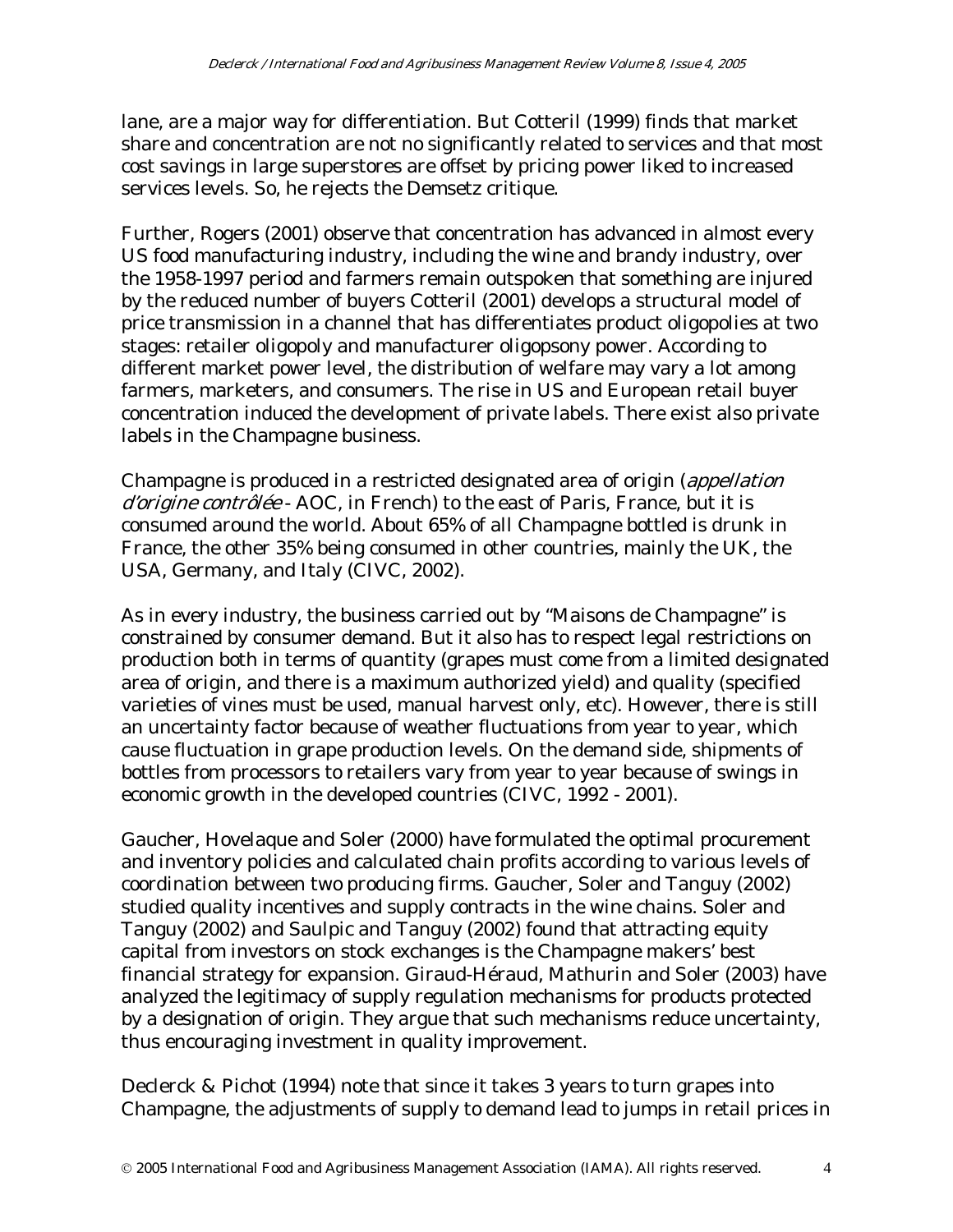economic booms and drops in retail prices in periods of stagnation/recession. This phenomenon disconcerts consumers and seriously affects vine growers and wine makers. Declerck (1996) shows that high value added to sales and low financial leverage are good indicators to explain operational and financial performance in the Champagne industry. Declerck (2004) reports that vine growers and wine makers have learned from experience and are able to negotiate terms with retailers to limit price swings. A producer – retailer cycle is exhibited with 3 loops over the period 1978-2002.

## **Methodology, Data and Major Difficulties**

### Methodology

Porter's model (1985) is used for strategic purposes, leading to definition of a typology of Champagne makers according to their distribution channel:

- Supermarket operators
- Specialized distributors like wine stores, cafes, hotels, restaurants, etc.
- Global distribution networks, i.e. combining on-trade and off-trade outlets, worldwide. The characteristics of each distribution channel are studied, particularly barriers to entry - which may be quite considerable - and access to consumers.

According to their distribution channels, Champagne makers have different characteristics that can be observed through:

- 1. Measures of financial structure:
	- Equity capital to total assets
	- Equity capital to long-term capital
	- Financial leverage, measured as the financial debt to equity
- 2. Economic performance indicators:
	- Sales growth in 2001 compared to 2000
	- Value added, i.e. the wealth created by labor and capital, measured by the difference between production and consumption of raw materials and external services
	- Labor costs
	- Earnings before interest, taxation, depreciation & amortization (EBITDA)
	- Operating margin
- 3. Financial measures of performance:
	- Profit margin
	- Return on equity (ROE)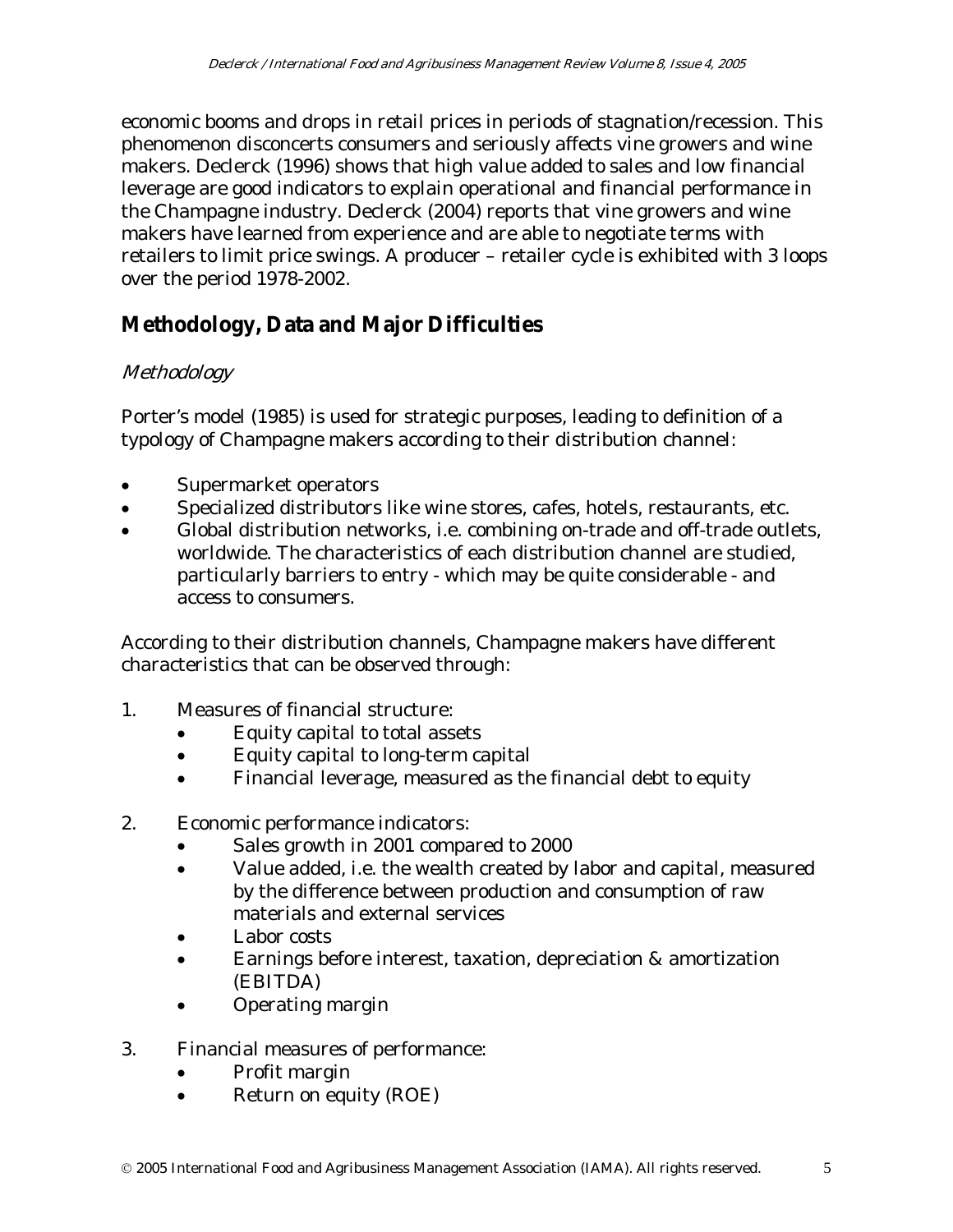#### Data

Secondary data used to measure the economic and financial criteria of Champagne makers come from financial data banks and cover a ten-year-period (1992–2001). They are used to compute financial ratios in order to grasp the financial situation of corporations.

Data come from the Champagne wine interprofession committee - Comité Interprofessionnel du Vin de Champagne (CIVC), Nielsen and Banque de France, the websites of the Union of Champagne makers (*Union des Maisons de* Champagne) and the annual reports released by some "Maisons".

The paper also uses analysis of financial data available in the "DIANE" data bank from Bureau van Dijk Electronic Publishing for 20 Maisons de Champagne over the period 1992-2001. The 20 Champagne makers in the sample are Besserat de Bellefon, Bollinger, Canard-Duchêne, De Castellane, De Cazanove, Duval-Leroy, Krug, Lanson, Laurent-Perrier, Marne et Champagne, Mercier, Moët & Chandon, G.H. Mumm, Piper Heidsieck, Pommery, Louis-Roederer, Ruinart, Taittinger, Veuve Clicquot Ponsardin and Vranken. Data after 2001 were not available for all 20 companies, and in order to compare the Maisons de Champagne on the same basis, 2001 is therefore the last year analyzed.

#### Major Difficulties

The major difficulties for this financial analysis lay in the following:

- The presentation of accounting documents: the wording used in the accounts may be too vague to grasp the precise meaning, for instance in one case when "other assets" amounted to 30% of total assets
- Accounting years of different length
- Non-availability of data for some years
- Exceptional events like divestitures, mergers or acquisitions that may affect the interpretation of figures

In order to avoid misinterpretation in analysis, some checking of sources of these documents was required.

### **Empirical Findings**

#### Structure of Champagne Brands on the French Market: Branded Products and Private Labels

The French market absorbs about two thirds of Champagne sales. In 2002 in French super and hypermarkets, 14 brands of Champagne held 19% of the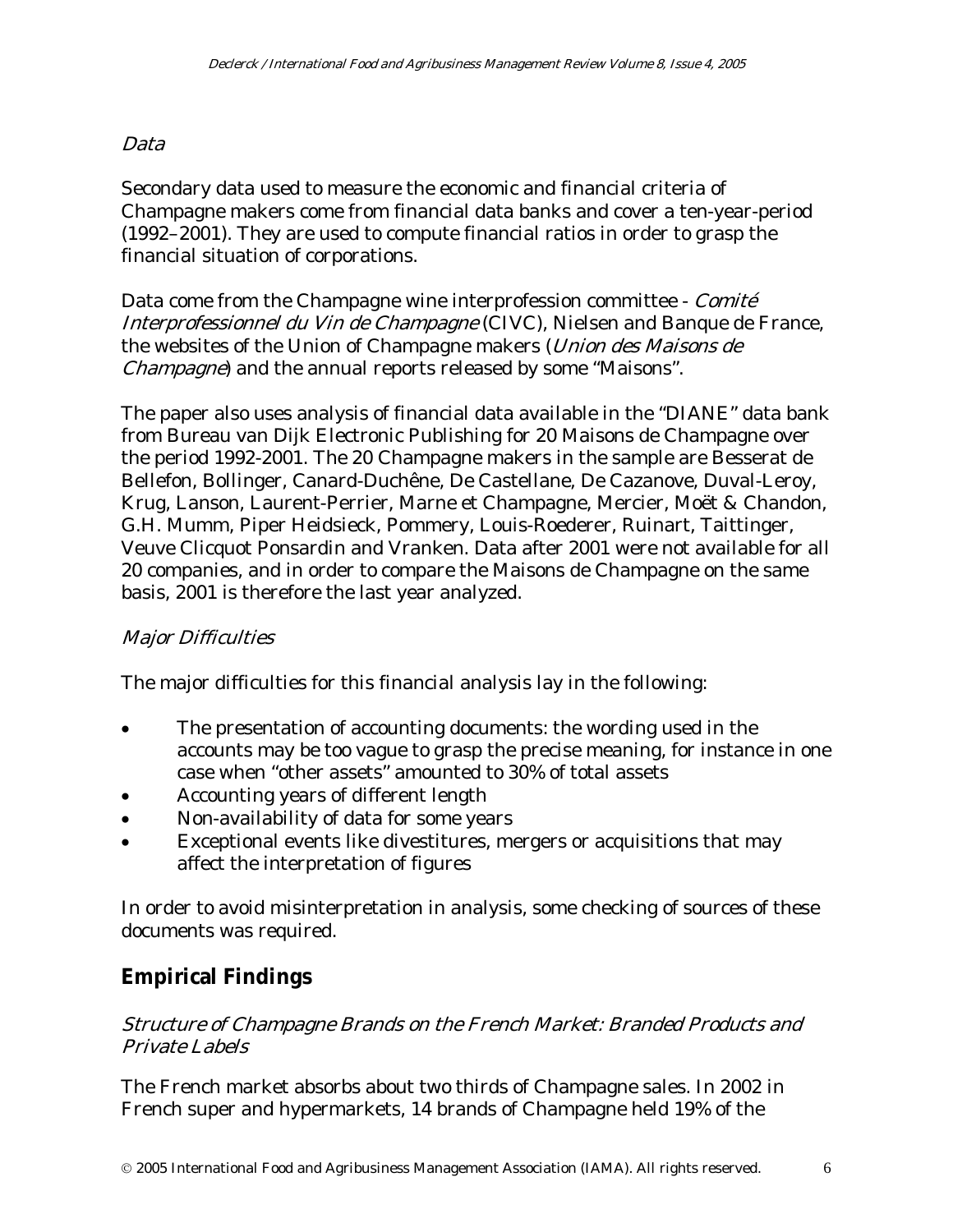market. This concentration ratio is low with respect to the 40% threshold for a top-4-firm concentration ratio considered by most authors the limit for perfect competition in food industries (Declerck & Scherrick, 1993). The Champagne market is thus highly fragmented and competition is very fierce.

In French modern retailing in 2002, according to AC Nielsen data (Laboissière, 2003) about one out of four bottles of Champagne was sold under a private label. Tables 3 and 4 show that the market share of private labels in France increased by 23.6% in volume and 19% in value in 2002, and this penetration is slowly increasing. The market shares of private labels for other sparkling wines, rum, spirits and wine-based aperitifs are lower, but register more significant growth than private label Champagnes. Private label penetration is greater for red AOC Bordeaux and red AOC Côtes du Rhône wines. Over the 25 years from 1978 to 2003, vine growers and wine makers were able to expand and double sales from about 150 million to 300 million bottles.

| Delected Theonone Developes at I Fenen modern rectancis |                                                 |                  |  |  |  |  |  |  |
|---------------------------------------------------------|-------------------------------------------------|------------------|--|--|--|--|--|--|
|                                                         | Market share of branded Market share of private |                  |  |  |  |  |  |  |
| Alcoholic beverages                                     | products                                        | labels           |  |  |  |  |  |  |
| $Champagne*$                                            | 76.6 % (+ 5 %)                                  | 23.6 % (+ 6.4 %) |  |  |  |  |  |  |
| $Run**$                                                 | $80\% (+ 1.3\%)$                                | $20\% (+ 8.2\%)$ |  |  |  |  |  |  |
| Vodka**                                                 | $87 \% (+ 5%)$                                  | 11 % $(+ 10 %)$  |  |  |  |  |  |  |
| $Gin**$                                                 | 84 % ( $-3.1\%$ )                               | 16 % (+ 9.7 %)   |  |  |  |  |  |  |
| Tequila $**$                                            | $86\%$ (- 7.7%)                                 | 14 % (+ 50.7 %)  |  |  |  |  |  |  |

Table 3: Volume Market Share of Branded Products and Private Labels for Selected Alcoholic Beverages at French Modern Retailers

\* Source: Laboissière, 2003

\*\* Source: Laboissière, 2004

| <b>Table 4:</b> Value Market Share of Private Labels for Selected Alcoholic Beverages at |
|------------------------------------------------------------------------------------------|
| <b>French Modern Retailers</b>                                                           |

|                                | Market share of private labels in 2002 |
|--------------------------------|----------------------------------------|
| Champagne                      | 19%                                    |
| Other sparkling wines          | 13%                                    |
| Whisky                         | 9%                                     |
| Wine-based aperitifs           | 9%                                     |
| Red Bordeaux (claret) AOC wine | 37%                                    |
| Red Côtes du Rhône AOC wine    | 23%                                    |
|                                |                                        |

Source: Laboissière, 2004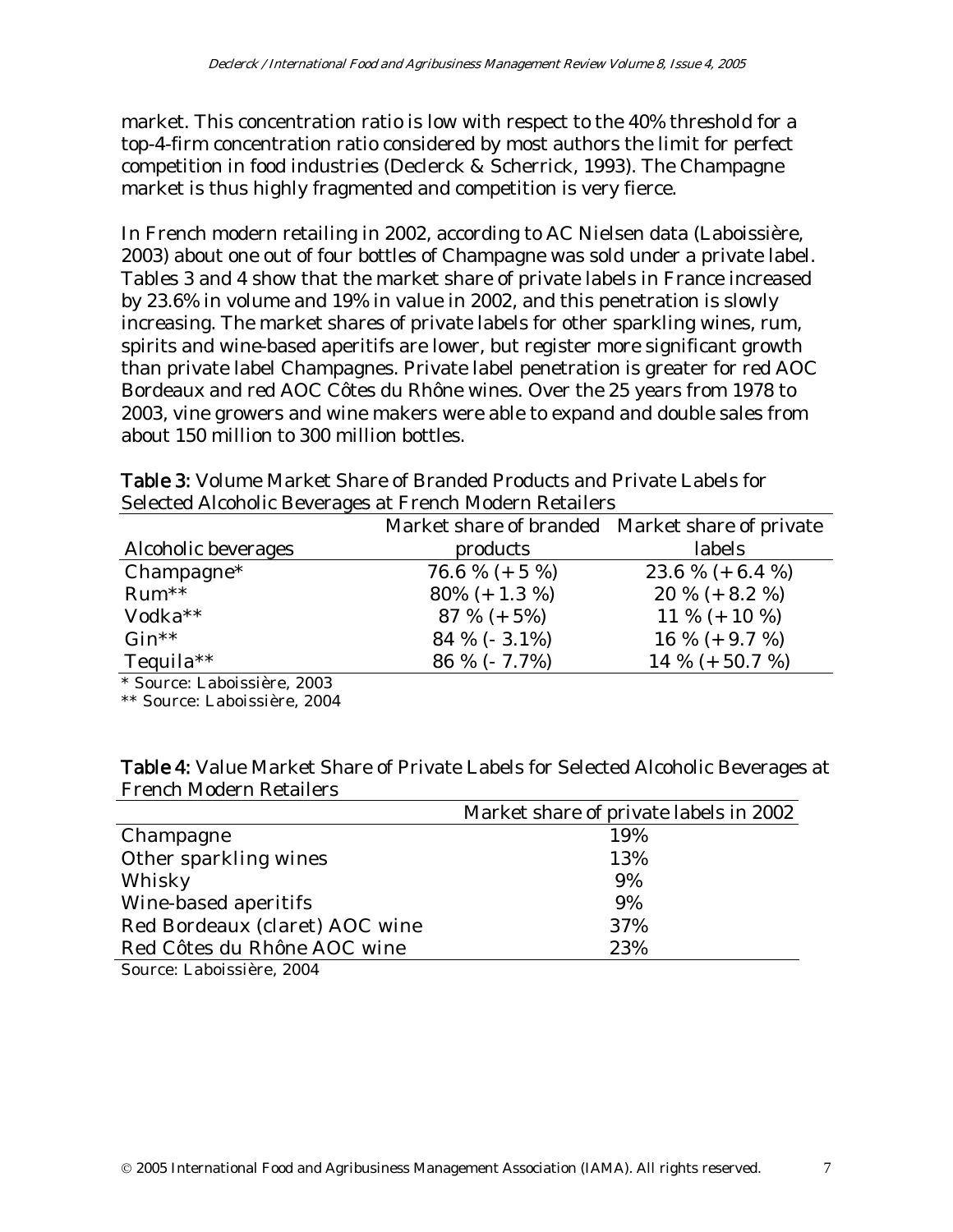#### Competitive Environment of Champagne Makers by Type of Distribution Channel

The principal features of the champagne market include barriers to entry, technological and storage constraints and the question of access to consumers (due to the product's alcohol content). All these must be taken into account in producers' and retailers' expectations of risks and price.

The Champagne industry has specific technological and storage constraints. The time necessary to produce Champagne is a crucial constraint: the process takes about 3 years, from the grape harvest to the sale of the bottle. Consequently, large stocks of bottles aging in cellars must be financed.

The legal constraints affecting production are those applicable for a designated area of origin:

- Strictly defined production area, encompassing 35,155 hectares east of Paris
- Maximum yield limit on grapes
- Compliance with strictly applied rules (type and quantity of grapes, environmental conditions, specific processing requirements, etc)

Most of the designated area of origin is already planted with vines, and only a few hundred additional hectares are potentially available. If totally covered by vines, the vineyards of Champagne, which can currently produce about 320 million bottles, could reach production of 340 / 360 million bottles. But no further expansion would be possible.

On the sales side, legal constraints differ from one country to another. Many countries have restrictions on communication and advertising on wine. France does not easily grant authorization for supermarkets and hypermarkets larger than 300 m2. Most countries outside Europe limit or prohibit the sales of wines and spirits in food stores. Most alcoholic beverages are sold at specialist wine merchants and liquor stores. Taxation of alcoholic beverages is also specific to each country.

Figure 1 shows the competitive forces that determine the Champagne industry's profitability. Champagne wine makers are under pressure from both:

- Their suppliers, i.e. vine growers and co-operatives of vine growers
- Their major clients: on the French market, which accounts for 2/3 of sales, 6 purchasing centers (belonging to supermarket and hypermarket operators) buy and distribute 46 million bottles of the total 93 millions bottles sold by "Maisons de Champagne" in France, i.e. about 50% of production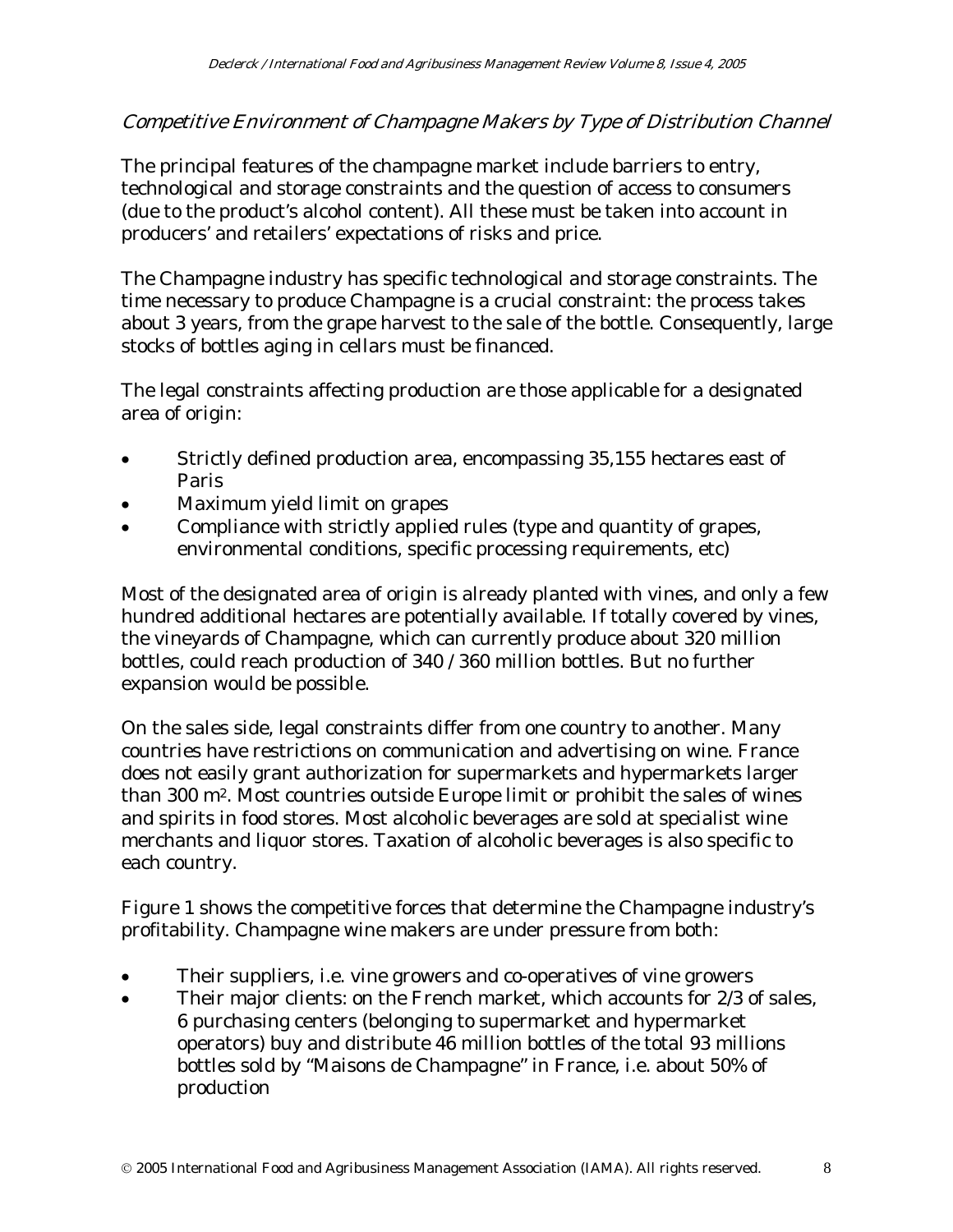

Figure 1: Competitive Forces that Determine the Champagne Industry's Profitability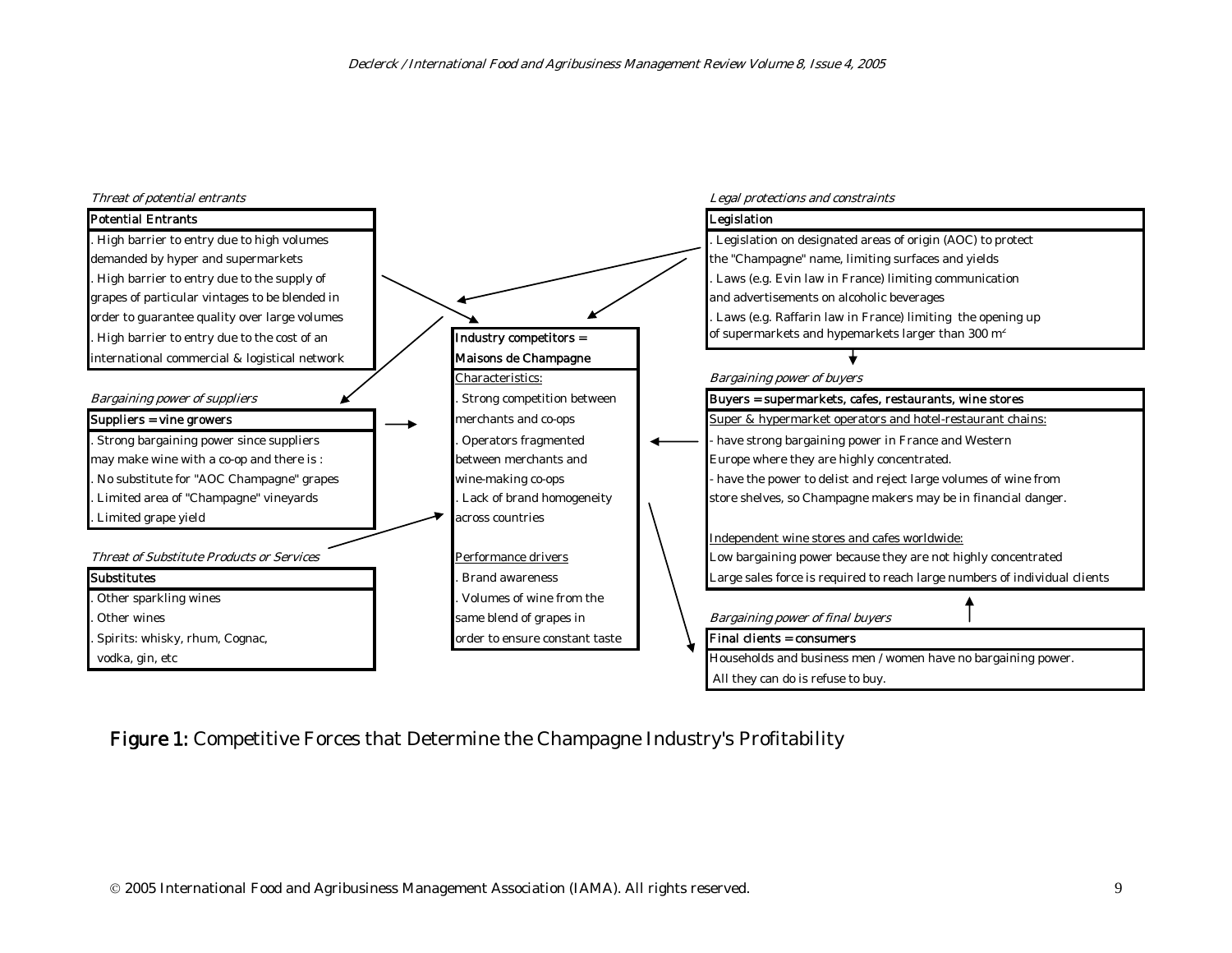The bargaining power depends on the type of distribution channel:

- There are specific barriers to entry for French modern retailers, in the form  $of:$ 
	- The high volumes demanded by the six major hyper and supermarket operators: Auchan, Carrefour, Casino, Cora, Intermarché, Lucie (Leclerc–Système U)
	- The strict requirement for grapes of particular vintages to be blended in order to guarantee constant quality over large volumes
- Barriers to entry may be similar for distribution through international chains of hotels and restaurants. But most on-trade cafes, hotels, restaurants, liquor services and nightclubs are independent and have low bargaining power. Champagne makers may therefore attain a stronger position in selling through the on-trade channel of distribution, which is not highly concentrated. However, reaching such individual clients in niche markets requires an extensive network of commercial agents and a low-cost logistical network.
- In many countries outside Western Europe, wine cannot be sold in supermarkets. Consequently, Champagne makers with international sales operations mainly sell through the on–trade distribution channel.

#### Performance

#### Price by Type of Distribution Channel

The Maisons de Champagne sell bottles under their own brand of the same name. Some Champagne makers sell mainly to modern retailers in France or Europe, while others sell mainly to the on-trade distribution channel. Some of them have a worldwide distribution network.

A typology of 20 Champagne makers is drawn up according to the distribution network used in France (see table 5). The breakdown of the sample is as follows:

- Seven Champagne makers selling mainly to French modern retailers (Canard-Duchêne, De Castellane, De Cazanove, Duval-Leroy, Marne & Champagne, Mercier and Vranken)
- Six Champagne makers with mainly on-trade distribution selling through liquor services, cafes, hotels, restaurants and night-clubs (Besserat de Bellefon, Bollinger, Krug, Laurent-Perrier, Louis-Roederer and Ruinart)
- Seven Champagne makers with a global distribution network (Lanson, Moët & Chandon, Mumm, Piper Heidsieck, Pommery, Taittinger and Veuve Clicquot Ponsardin)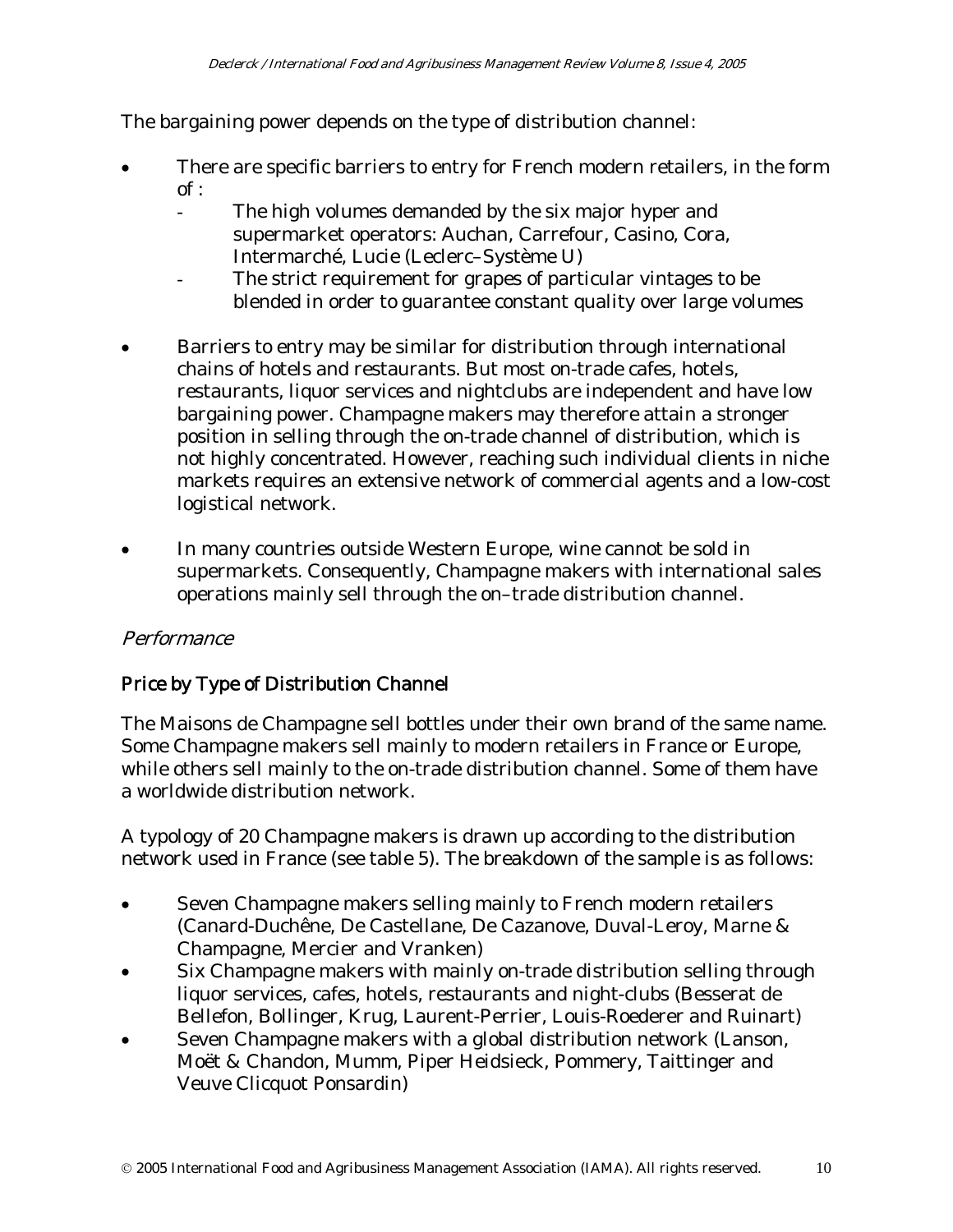Observations show that:

- The lowest prices for branded products are observed for brands mainly sold in super and hypermarkets. Prices range from  $15 \notin \text{to } 25 \notin (\text{excluding } \text{VAT})$ in France. It should be noted that these Maisons also sell bottles to modern retailers under private labels at cheaper prices, between 10 and 15  $\epsilon$  a bottle in general.
- Intermediate prices apply for Champagne makers selling mainly to liquor services, cafes, hotels, restaurants and nightclubs.
- The highest prices are achieved by the Maisons with a global international network of sales outlets.

Table 5: Typology of 20 Champagne Brands by Price and Distribution Network in France

|                     |                          | Prevailing distribution:    |                                 |
|---------------------|--------------------------|-----------------------------|---------------------------------|
|                     |                          | Liquor services, cafes,     |                                 |
| Retail price of     | Prevailing distribution: | hotels, restaurants, night- | <b>Prevailing Distribution:</b> |
| a 75 cl bottle      | super/hyper markets      | clubs                       | Global network                  |
| $>25 \in$           |                          | Krug                        | Veuve Clicquot Ponsardin        |
|                     |                          | <b>Bollinger</b>            | Moët & Chandon                  |
|                     |                          | Louis-Roederer              | Taittinger                      |
|                     |                          | Ruinart                     |                                 |
| $20 - 25 \notin$    |                          | <b>Laurent Perrier</b>      | Pommery                         |
|                     |                          |                             | Piper-Hiedsieck                 |
|                     |                          |                             | Lanson                          |
|                     |                          |                             | Mumm                            |
| $15 - 20 \in$       | Canard-Duchêne Mercier   | Besserat de Bellefon        |                                 |
| $< 15 \text{ } \in$ | De Castellane            |                             |                                 |
|                     | De Cazanove              |                             |                                 |
|                     | Duval-Leroy              |                             |                                 |
|                     | Vranken                  |                             |                                 |
|                     | Marne & Champagne        |                             |                                 |

Figure 2 shows that prices outside France are higher than prices in France, where competition is tougher due to:

- Competition from co-operatives of vine growers which process Champagne for their members or for themselves and mainly serve the French market
- The high sales levels concentrated in the six purchasing centers owned by the big French modern retailers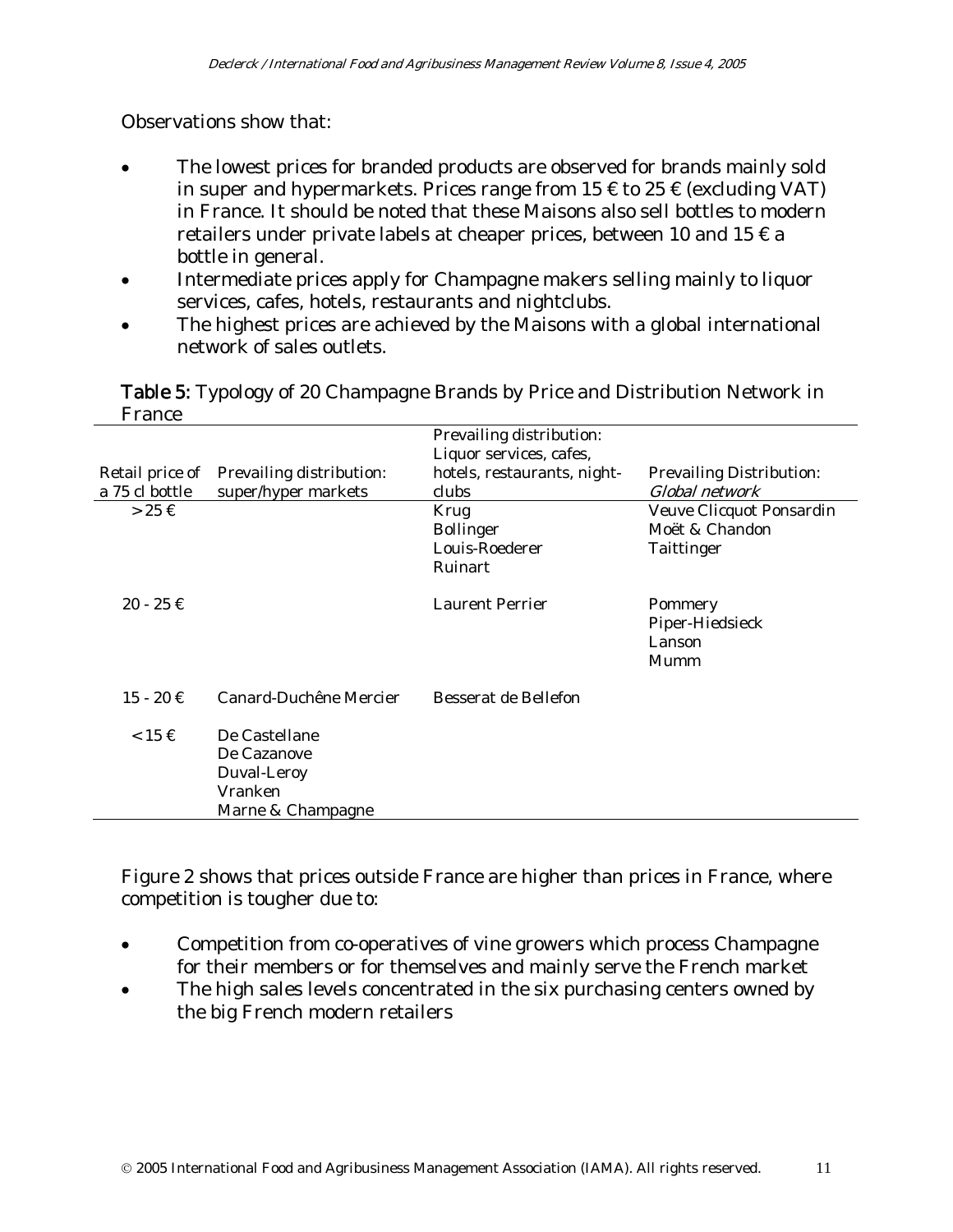

Figure 2: Price of a Bottle of Champagne from 1978 to 2004, in Constant Euros of 2001

#### **Results**

Table 6 relates the financial performance of Champagne makers to their main type of distribution channel used in 2001.

Tables 7, 8 and 9 show details of financial results for every Champagne maker in the sample. Table 7 presents the financial results of Champagne makers selling mainly to modern retailers. Table 8 documents the financial performance of Champagne makers selling mainly to wine specialists, cafes, hotels, and restaurants. Table 9 presents the financial comparison of Champagne makers with global distribution channels, i.e. selling both on-trade and off-trade worldwide.

The financial performance of Champagne makers is analyzed with reference to three complementary aspects:

- Equilibrium of the financial structure
- Economic and operating profitability
- Financial profitability

Mean and median values are provided.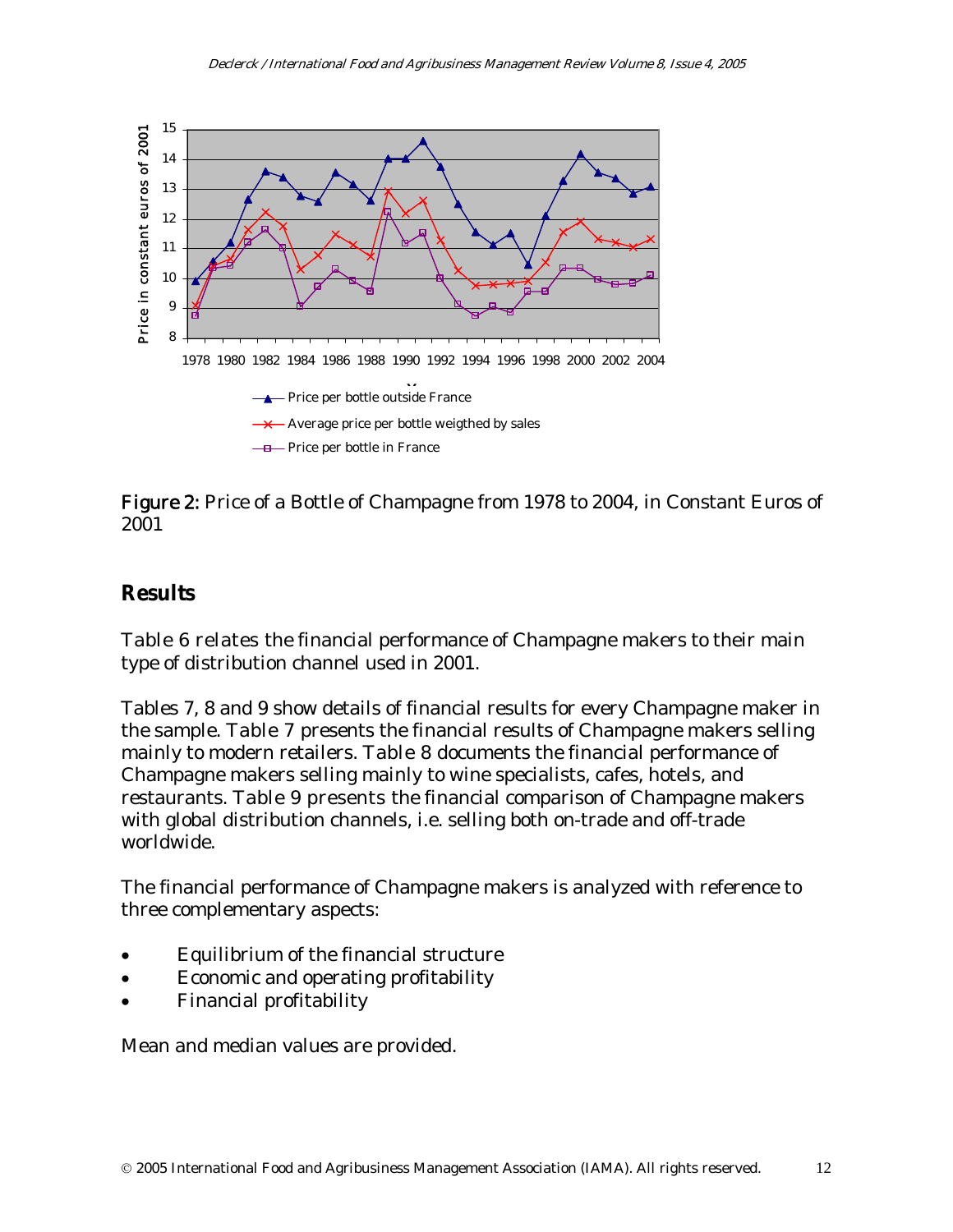|                                             |                            | <b>MEAN VALUES</b>       |                                         |                            | <b>MEDIAN VALUES</b>     |                                                |  |  |
|---------------------------------------------|----------------------------|--------------------------|-----------------------------------------|----------------------------|--------------------------|------------------------------------------------|--|--|
| Major channel of distribution               | French modern<br>retailers | On-trade<br>distribution | Global<br>international<br>distribution | French modern<br>retailers | On-trade<br>distribution | <b>Global</b><br>international<br>distribution |  |  |
| Vineyard ownership in hectare               | 82                         | 75                       | 137                                     | 18                         | 45                       | 270                                            |  |  |
| <b>Key Results</b>                          |                            |                          |                                         |                            |                          |                                                |  |  |
| Total Sales in k€                           | 67 056                     | 48 180                   | 179 478                                 | 55 690                     | 38 896                   | 94 300                                         |  |  |
| Operating Income in k€                      | 6435                       | 12 3 3 4                 | 41 423                                  | 5 1 7 8                    | 9917                     | 10 372                                         |  |  |
| Net Income in $k \in$                       | 1 3 9 3                    | 8 3 6 7                  | 30 108                                  | 1 1 5 1                    | 5 2 7 0                  | 14 892                                         |  |  |
| <b>Financial Structure</b>                  |                            |                          |                                         |                            |                          |                                                |  |  |
| <b>Equity Capital / Total Assets</b>        | 29%                        | 55%                      | 50%                                     | 27%                        | 50%                      | 54%                                            |  |  |
| Equity Capital / Long Term Capital          | 37%                        | 62%                      | 55%                                     | 28%                        | 59%                      | 64%                                            |  |  |
| Financial Debt / Equity Shareholder's Funds | 272%                       | 62%                      | 74%                                     | 218%                       | 65%                      | 42%                                            |  |  |
| <b>Economic Performance</b>                 |                            |                          |                                         |                            |                          |                                                |  |  |
| Sales Growth in 2001 w.r.t. 2000            | 17,4%                      | $-1,3%$                  | $-7,9%$                                 | 24,0%                      | 2,2%                     | $-9,0%$                                        |  |  |
| <b>Value Added to Sales</b>                 | 16,3%                      | 41,7%                    | 37,3%                                   | 17,9%                      | 44,8%                    | 34,7%                                          |  |  |
| Labor Costs to Value Added                  | 31,8%                      | 31,9%                    | 41,9%                                   | 31,4%                      | 33,2%                    | 45,0%                                          |  |  |
| Financial Expenses to Value Added           | 37,5%                      | 23,9%                    | 20.9%                                   | 38,3%                      | 20.0%                    | 20,0%                                          |  |  |
| <b>EBITDA to Total Assets</b>               | 6,1%                       | 10,9%                    | 8,7%                                    | 4,6%                       | 12,9%                    | 6,5%                                           |  |  |
| <b>EBITDA</b> to Sales                      | 9,4%                       | 27,3%                    | 19,7%                                   | 9,4%                       | 28,2%                    | 16,8%                                          |  |  |
| Operating margin = EBIT to Sales            | 9,6%                       | 23,0%                    | 23,1%                                   | 9,6%                       | 19,6%                    | 12,7%                                          |  |  |
| <b>Financial Profitability</b>              |                            |                          |                                         |                            |                          |                                                |  |  |
| Profit margin on Sales                      | 2,1%                       | 17,7%                    | 16,8%                                   | 2,1%                       | 15,3%                    | 17,8%                                          |  |  |
| Return on equity (ROE)                      | 1,7%                       | 11,6%                    | 11,0%                                   | 4,6%                       | 13,2%                    | 9,6%                                           |  |  |
| Growth rate over the period 1997-2001       |                            |                          |                                         |                            |                          |                                                |  |  |
| Growth rate of sales                        | $-2%$                      | 13%                      | 9%                                      | $-2%$                      | 16%                      | 19%                                            |  |  |
| <b>Growth rate of EBIT</b>                  | $-9%$                      | 82%                      | 775%                                    | $-25%$                     | 28%                      | 66%                                            |  |  |
| Growth rate of Net Income                   | $-76%$                     | 716%                     | 246%                                    | $-78%$                     | 72%                      | 90%                                            |  |  |

### Table 6: Financial Comparison of Champagne Makers per type of Distribution Channel in 2001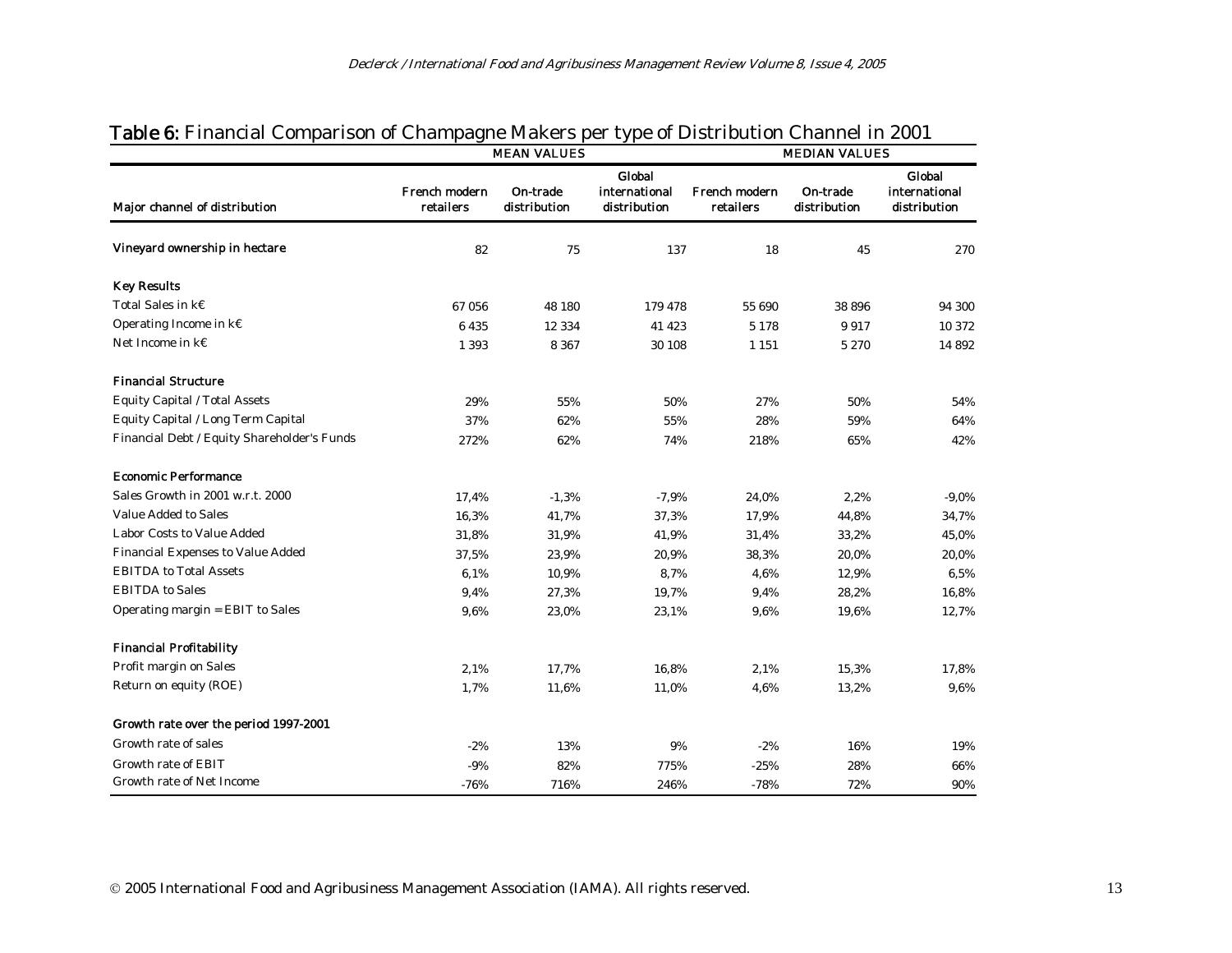| Champagne Makers = "Maisons de<br>Champagne"   | Canard<br><b>Duchêne</b> | De Castellane | De Cazanove | <b>Duval Leroy</b> | Marne &<br>Champagne | Mercier | <b>Vranken</b> | Sub-sample<br>average | Sub-sample<br>median value |
|------------------------------------------------|--------------------------|---------------|-------------|--------------------|----------------------|---------|----------------|-----------------------|----------------------------|
| Vineyard ownership in hectare                  | 18                       | $\bf{0}$      | $\bf{0}$    | 150                | $\mathbf{0}$         | 231     | 175            | 82                    | 18                         |
| <b>Key Results</b>                             |                          |               |             |                    |                      |         |                |                       |                            |
| Total Sales in $k \in$                         | 53 989                   | 24 903        | 42 408      | 55 755             | 129 880              | 55 690  | 106 769        | 67056                 | 55690                      |
| Operating Income in k€                         | 5 1 7 8                  | 1530          | 1698        | 3 1 2 9            | 13 3 21              | 6 2 4 7 | 13 940         | 6435                  | 5178                       |
| Net Income in $k \in$                          | 3 2 9 5                  | $-3011$       | 223         | 1 1 5 1            | $-829$               | 5868    | 3 0 5 4        | 1 3 9 3               | 1151                       |
| <b>Financial Structure</b>                     |                          |               |             |                    |                      |         |                |                       |                            |
| Equity Capital / Total Assets                  | 30,1%                    | 26,7%         | 27,9%       | 21,5%              | 10,7%                | 72,1%   | 11,7%          | 28,7%                 | 26,7%                      |
| Equity Capital / Long Term Capital             | 55,0%                    | 27,9%         | 34,4%       | 25,6%              | 10,9%                | 85,0%   | 17,2%          | 36,6%                 | 27,9%                      |
| Financial Debt / Equity Shareholder's<br>Funds | 45,7%                    | 217,9%        | 168,5%      | 263,2%             | 660,3%               | 1,6%    | 548,0%         | 272,2%                | 217,9%                     |
| <b>Economic Performance</b>                    |                          |               |             |                    |                      |         |                |                       |                            |
| Sales Growth in 2001 w.r.t. 2000               | 35%                      | $-33%$        | 58%         | 29%                | 24%                  | 6%      | 3%             | 17,4%                 | 24,0%                      |
| Value Added to Sales                           | 12,4%                    | 19,3%         | 10,1%       | 17,9%              | 20,0%                | 14,1%   | 20,2%          | 16,3%                 | 17,9%                      |
| <b>Labor Costs to Value Added</b>              | 16%                      | 56%           | 41%         | 48%                | 31%                  | 9%      | 21%            | 31,8%                 | 31,4%                      |
| Financial Expenses to Value Added              | 40%                      | 31%           | 38%         | 33%                | 62%                  | 8%      | 50%            | 37,5%                 | 38,3%                      |
| <b>EBITDA</b> to Total Assets                  | 12,3%                    | 3,3%          | 4,6%        | 4,5%               | 4,0%                 | 7,2%    | 6,9%           | 6,1%                  | 4,6%                       |
| <b>EBITDA</b> to Sales                         | 9.4%                     | 6,3%          | 4,9%        | 7,8%               | 11,5%                | 11,9%   | 13,9%          | 9,4%                  | 9,4%                       |
| Operating margin = EBIT to Sales               | 9,6%                     | 6,1%          | 4,0%        | 6,2%               | 10,3%                | 11,2%   | 13,1%          | 9,6%                  | 9,6%                       |
| Profitability                                  |                          |               |             |                    |                      |         |                |                       |                            |
| Profit margin on Sales                         | 6,1%                     | $-12,1%$      | 0,5%        | 2,1%               | $-0.6%$              | 10,5%   | 2,9%           | 2,1%                  | 2,1%                       |
| Return on equity (ROE)                         | 14,6%                    | $-22,5%$      | 1,5%        | 4,6%               | $-2,0\%$             | 7,6%    | 8,3%           | 1,7%                  | 4,6%                       |
| Growth rate over the period 1997-2001          |                          |               |             |                    |                      |         |                |                       |                            |
| Growth rate of sales                           | 12%                      | $-45%$        | 72%         | $-2%$              | $-18%$               | $-33%$  | 3%             | $-2%$                 | $-2%$                      |
| Growth rate of EBIT                            | $-25%$                   | $-39%$        | 86%         | $-51%$             | $-14%$               | $-44%$  | 26%            | $-9%$                 | $-25%$                     |
| Growth rate of Net Income                      | $-40%$                   | $-221%$       | $-85%$      | $-78%$             | $-126%$              | 16%     | 5%             | $-76%$                | $-78%$                     |

#### Table 7: Comparison of Champagne makers selling mainly to modern retailers in 2001

For Marne & Champagne, the accounting year 1997 lasts 14 months.

So, it is difficult to analyse the growth rate over the period 1997-2001 for Marne & Champagne.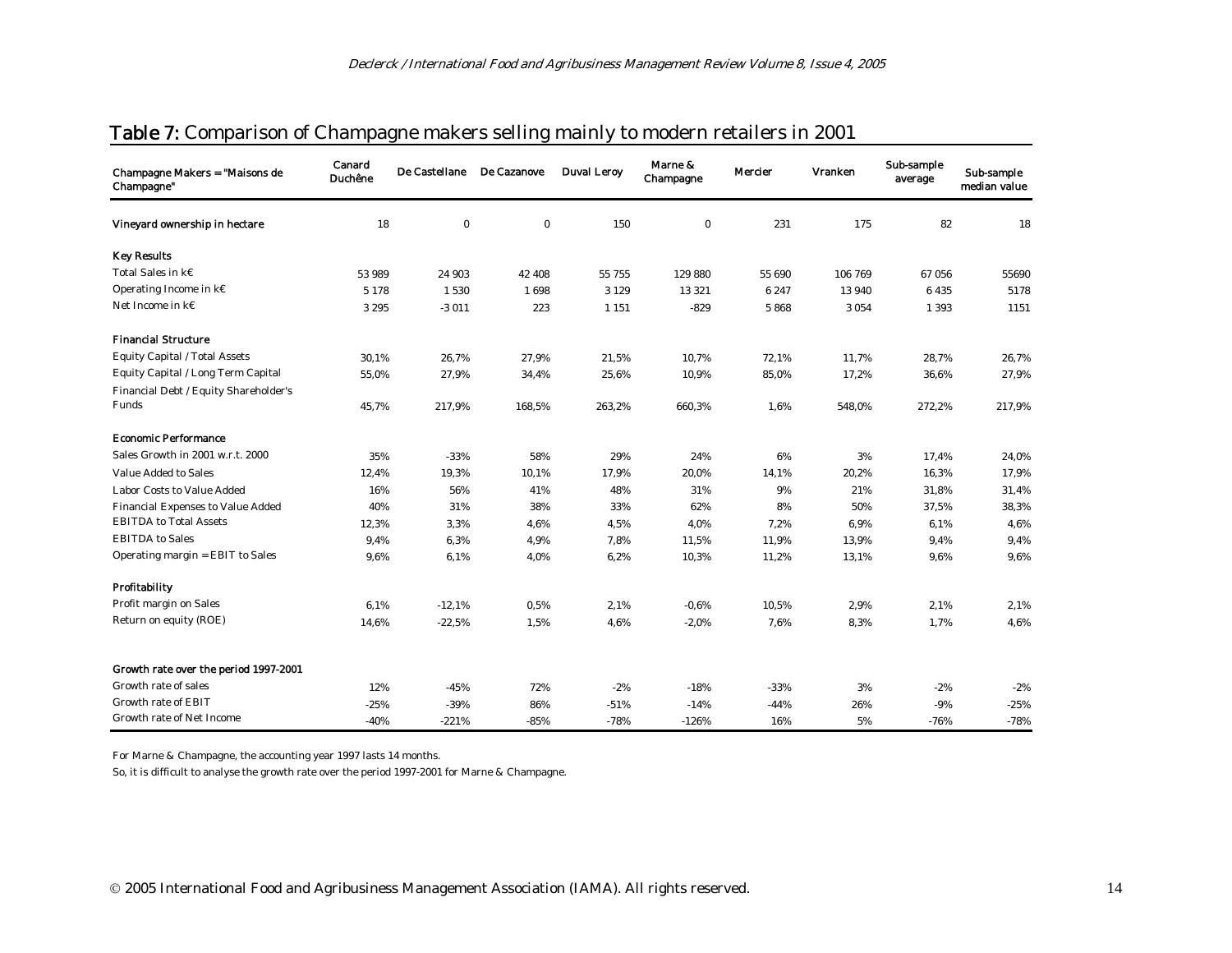#### Table 8: Comparison of Champagne Makers Selling Mostly to Wine Specialists, Cafes, Hotels and Restaurants in 2001

| Champagne Makers = "Maisons de<br>Champagne" | Besserat de<br><b>Bellefon</b> | <b>Bollinger</b> | <b>Krug</b> | Laurent-<br>Perrier | Louis -<br>Roederer | <b>Ruinart</b> | Sub-sample<br>average | Sub-sample<br>median value |
|----------------------------------------------|--------------------------------|------------------|-------------|---------------------|---------------------|----------------|-----------------------|----------------------------|
| Vineyard ownership in hectare                | 10                             | 153              | 19          | 70                  | 200                 | $\bf{0}$       | 75                    | 44,5                       |
| <b>Key Results</b>                           |                                |                  |             |                     |                     |                |                       |                            |
| Total Sales in k€                            | 14 844                         | 38 138           | 15892       | 112 965             | 67 586              | 39 654         | 48 180                | 38 896                     |
| Operating Income in $k \in$                  | 1 2 6 1                        | 12 457           | 3 1 5 1     | 21953               | 27803               | 7377           | 12 3 3 4              | 9917                       |
| Net Income in $k \in$                        | 3 4 1 3                        | 6924             | 1987        | 11 739              | 22 5 25             | 3616           | 8 3 6 7               | 5 2 7 0                    |
| <b>Financial Structure</b>                   |                                |                  |             |                     |                     |                |                       |                            |
| Equity Capital / Total Assets                | 40,6%                          | 59,3%            | 68,1%       | 39,2%               | 88,0%               | 36.0%          | 55,2%                 | 49,9%                      |
| Equity Capital / Long Term Capital           | 49,2%                          | 67,3%            | 72,8%       | 43,2%               | 88,9%               | 50,0%          | 61,9%                 | 58,7%                      |
| Financial Debt / Equity Shareholder's        |                                |                  |             |                     |                     |                |                       |                            |
| Funds                                        | 102,6%                         | 41,8%            | 25,7%       | 108.8%              | 4,1%                | 88,0%          | 61,8%                 | 64,9%                      |
| <b>Economic Performance</b>                  |                                |                  |             |                     |                     |                |                       |                            |
| Sales Growth in 2001 w.r.t. 2000             | 8%                             | 17%              | $-29%$      | $-8%$               | 5%                  | $-1%$          | $-1,3%$               | 2,2%                       |
| <b>Value Added to Sales</b>                  | 16,5%                          | 55,4%            | 55,0%       | 34,6%               | 55,1%               | 33,7%          | 41,7%                 | 44,8%                      |
| <b>Labor Costs to Value Added</b>            | 34%                            | 32%              | 39%         | 25%                 | 23%                 | 38%            | 31,9%                 | 33,2%                      |
| Financial Expenses to Value Added            | 55%                            | 8%               | 36%         | 14%                 | 5%                  | 26%            | 23,9%                 | 20,0%                      |
| <b>EBITDA</b> to Total Assets                | 2,8%                           | 17,7%            | 5,9%        | 13,5%               | 12,7%               | 13,1%          | 10,9%                 | 12,9%                      |
| <b>EBITDA</b> to Sales                       | 8,8%                           | 36,1%            | 31,6%       | 24,7%               | 42,4%               | 20,3%          | 27,3%                 | 28,2%                      |
| Operating margin = EBIT to Sales             | 8,5%                           | 32,7%            | 19,8%       | 19,4%               | 41,1%               | 16,6%          | 23,0%                 | 19,6%                      |
| Profitability                                |                                |                  |             |                     |                     |                |                       |                            |
| Profit margin on Sales                       | 23,0%                          | 18,2%            | 12,5%       | 10,4%               | 33,3%               | 9,1%           | 17,7%                 | 15,3%                      |
| Return on equity (ROE)                       | 15,1%                          | 13,2%            | 3,2%        | 13,1%               | 11,2%               | 13,8%          | 11,6%                 | 13,2%                      |
| Growth rate over the period 1997-2001        |                                |                  |             |                     |                     |                |                       |                            |
| Growth rate of sales                         | $-22%$                         | 50%              | $-3%$       | 15%                 | 23%                 | 16%            | 13%                   | 15%                        |
| <b>Growth rate of EBIT</b>                   | 94%                            | 99%              | 10%         | 245%                | 28%                 | 18%            | 82%                   | 61%                        |
| Growth rate of Net Income                    | 3997%                          | 92%              | 82%         | 72%                 | 58%                 | $-3%$          | 716%                  | 77%                        |

For Besserat de Bellefon, the accounting year 1997 lasts 14 months. So, its growth rate over the period 1997-2001 cannot be analysed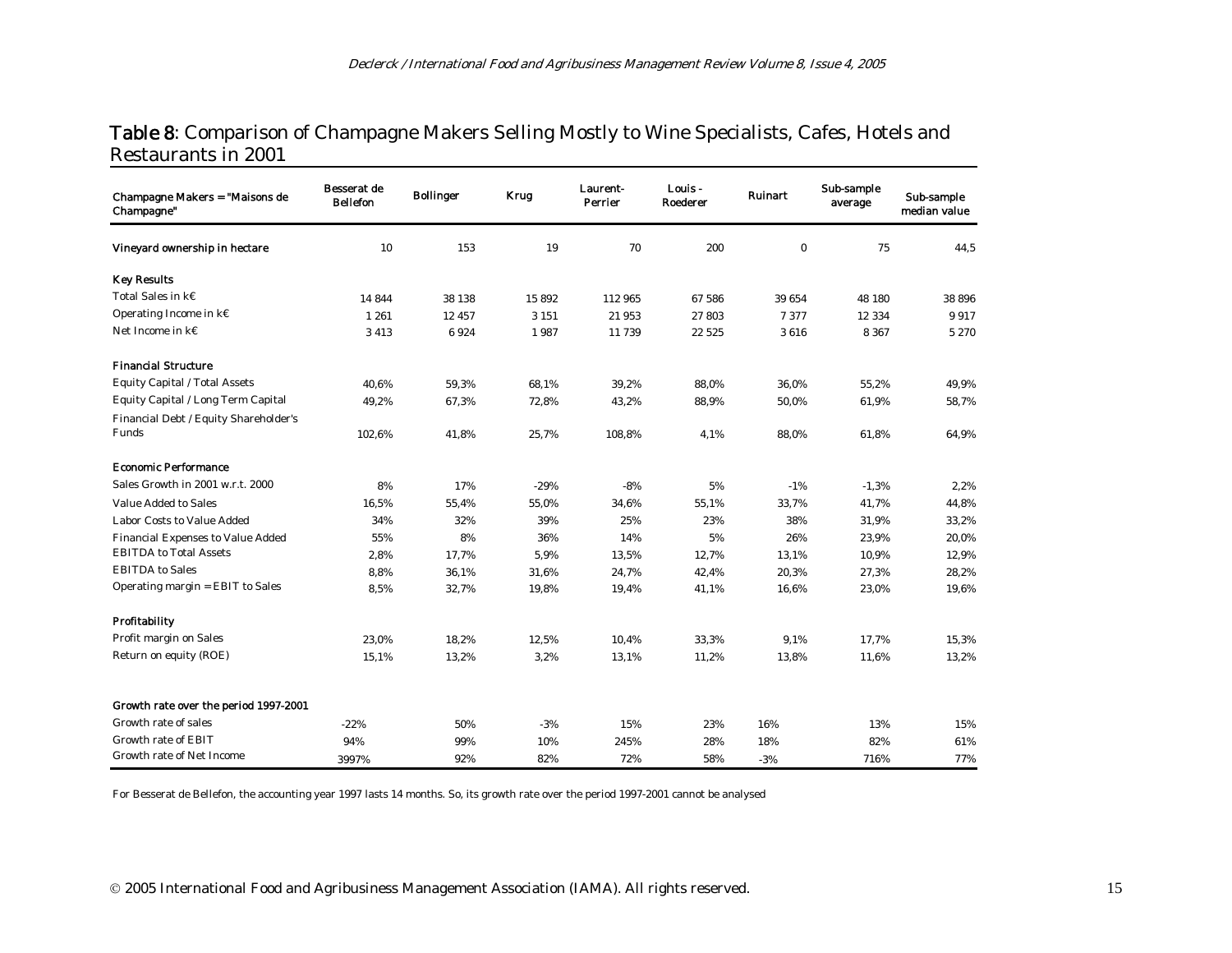| Champagne Makers = "Maisons de<br>Champagne" | Lanson   | Moët &<br>Chandon | Mumm   | Piper<br>Heidsieck | <b>Pommery</b> | <b>Taittinger</b> | <b>Veuve Clicquot</b><br>Ponsardin | Sub-sample<br>average | Sub-sample<br>median value |
|----------------------------------------------|----------|-------------------|--------|--------------------|----------------|-------------------|------------------------------------|-----------------------|----------------------------|
| Vineyard ownership in hectare                | $\bf{0}$ | > 760             | 275    | 50                 | 470 $(*)$      | 270               | 363                                | 137                   | 270                        |
| <b>Key Results</b>                           |          |                   |        |                    |                |                   |                                    |                       |                            |
| Total Sales in k€                            | 81 465   | 551 526           | 86 905 | 127 739            | 94 300         | 77997             | 236 412                            | 179 478               | 94 300                     |
| Operating Income in k€                       | 10 372   | 161788            | 9753   | 9 1 1 9            | 7550           | 13 5 6 2          | 77819                              | 41 423                | 10 372                     |
| Net Income in k€                             | 973      | 98 062            | 30 182 | 3471               | 4 1 4 7        | 14892             | 59 029                             | 30 108                | 14 8 9 2                   |
| <b>Financial Structure</b>                   |          |                   |        |                    |                |                   |                                    |                       |                            |
| Equity Capital / Total Assets                | 26,0%    | 52,0%             | 54,0%  | 31,0%              | 66,0%          | 66,0%             | 55,0%                              | 50,0%                 | 54,0%                      |
| Equity Capital / Long Term Capital           | 33,0%    | 57,0%             | 66,0%  | 35,0%              | 64,0%          | 67,0%             | 64,0%                              | 55,1%                 | 64,0%                      |
| Financial Debt / Equity Shareholder's        |          |                   |        |                    |                |                   |                                    |                       |                            |
| Funds                                        | 193,0%   | 46,0%             | 21,0%  | 161,0%             | 30,0%          | 26,0%             | 42,0%                              | 74,1%                 | 42,0%                      |
| <b>Economic Performance</b>                  |          |                   |        |                    |                |                   |                                    |                       |                            |
| Sales Growth in 2001 w.r.t. 2000             | 13%      | $-13%$            | $-22%$ | $-18%$             | $-7%$          | 1%                | $-9%$                              | $-7,9%$               | $-9,0\%$                   |
| <b>Value Added to Sales</b>                  | 31,3%    | 46,5%             | 30,5%  | 23,7%              | 34,7%          | 46,2%             | 48,5%                              | 37,3%                 | 34,7%                      |
| Labor Costs to Value Added                   | 36%      | 28%               | 47%    | 45%                | 64%            | 49%               | 24%                                | 41,9%                 | 45,0%                      |
| Financial Expenses to Value Added            | 36%      | 23%               | 12%    | 20%                | 17%            | 6%                | 32%                                | 20,9%                 | 20,0%                      |
| <b>EBITDA to Total Assets</b>                | 6,3%     | 15,5%             | 6,5%   | 5,7%               | 3,1%           | 6,9%              | 16,8%                              | 8,7%                  | 6,5%                       |
| <b>EBITDA</b> to Sales                       | 16,8%    | 31,4%             | 13,0%  | 11,3%              | 9,5%           | 20,6%             | 35,3%                              | 19,7%                 | 16,8%                      |
| Operating margin = EBIT to Sales             | 12,7%    | 29,3%             | 11,2%  | 7,1%               | 8,0%           | 17,4%             | 32,9%                              | 23,1%                 | 12,7%                      |
| <b>Financial Profitability</b>               |          |                   |        |                    |                |                   |                                    |                       |                            |
| Profit margin on Sales                       | 1,2%     | 17,8%             | 34,7%  | 2,7%               | 4,4%           | 19,1%             | 25,0%                              | 16,8%                 | 17,8%                      |
| Return on equity (ROE)                       | 1,4%     | 15,5%             | 25,9%  | 3,9%               | 2,2%           | 9,6%              | 18,5%                              | 11,0%                 | 9,6%                       |
| Growth rate over the period 1997-2001        |          |                   |        |                    |                |                   |                                    |                       |                            |
| Growth rate of sales                         | $-35%$   | 21%               | $-24%$ | 45%                | 1%             | 19%               | 36%                                | 9%                    | 19%                        |
| <b>Growth rate of EBIT</b>                   | 31%      | 26%               | 176%   | 2028%              | 3061%          | 37%               | 66%                                | 775%                  | 66%                        |
| Growth rate of Net Income                    | 90%      | 7%                | 1316%  | 197%               | $-24%$         | 103%              | 33%                                | 246%                  | 90%                        |

### Table 9: Comparison of Champagne Makers Selling Both On-trade and Off-trade Worldwide in 2001

(\*) When Pommery was sold to Vraken group in April 2002, 450 ha out of 470 ha were kept by LVMH for Moët & Chandon mainly.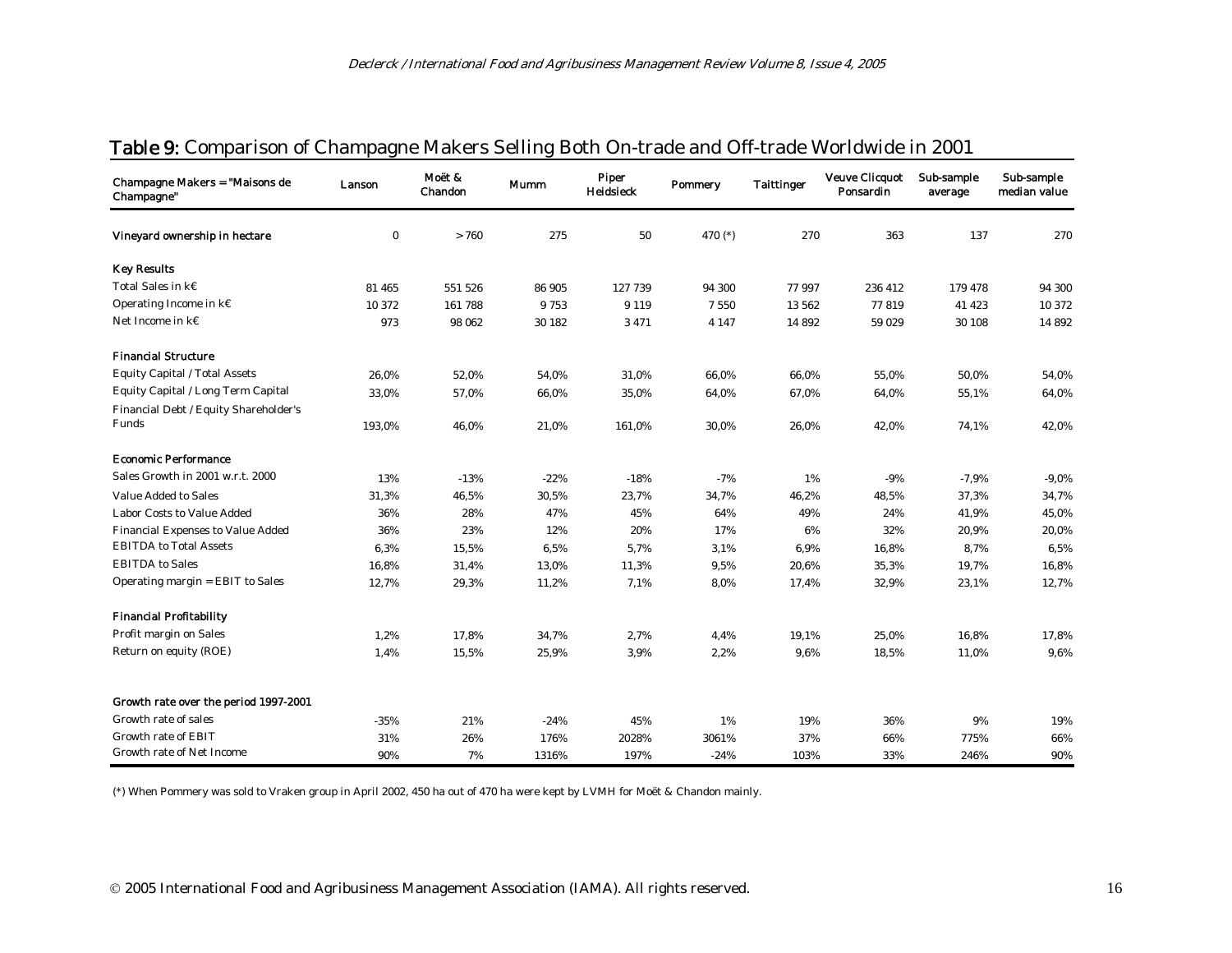In terms of corporate sales, the total sales of Champagne makers with global distribution networks were the highest, with a median value of 94.3 million  $\epsilon$  for the sample in 2001. Sales of Champagne makers distributing mainly to French modern retailers follow, at 55.7 million €. Sales of Champagne makers selling mainly through on-trade distribution outlets are lower, at 38.9 million  $\epsilon$ .

The financial structure of Champagne makers selling mainly to French modern retailers is very weak. These companies have a very high level of financial debt, standing at about 201 to 270% of equity. Champagne makers with mainly ontrade distribution and Champagne makers with global distribution have good financial structure, with debt at about 65% and 42 to 74% respectively. The other financial structure ratios confirm these results.

Based on median value, Champagne makers selling mainly to French modern retailers have the lowest vineyard ownership (18 ha) compared to other Champagne makers (45 ha for Champagne makers with mainly on-trade distribution and 270 ha for Champagne makers with global distribution).

EBITDA is a measure of wealth created by the operational activity of the company, independently of the company's financing, depreciation, amortization and tax policy. The economic profitability, measured by EBITDA to sales, is about 27% to 28% for Champagne makers with mainly on-trade distribution, which register the best performance. Champagne makers with global distribution follow with about 17% to 19%, which is still a good result. But with EBITDA of about 9.6%, Champagne makers selling mainly to French modern retailers turn in a poor performance.

The results are similar for the value added to sales ratio. Value added is the wealth created by human and financial capital. It is the difference between total sales and external operating charges. Since labor costs are internal charges, they are not included in those external operating charges. Financial expenses as a percentage of value added are comparatively higher for Champagne makers selling mainly to French modern retailers. This result is consistent with the fact that their debt level is the highest. But the highest proportions of labor costs are found at Champagne makers with global distribution networks, possibly because big international firms have to pay more business executives.

The operating margin expressed as the ratio of EBIT to total sales, is about 19.6% on average with a median value of 23% for Champagne makers with mainly ontrade distribution. Champagne makers with global distribution networks have the same mean value but a lower median value, 12.7%. These results are excellent compared to financial results generally in the food and agribusiness sector. However, Champagne makers selling mainly to French modern retailers exhibit an average ratio lower than 10%.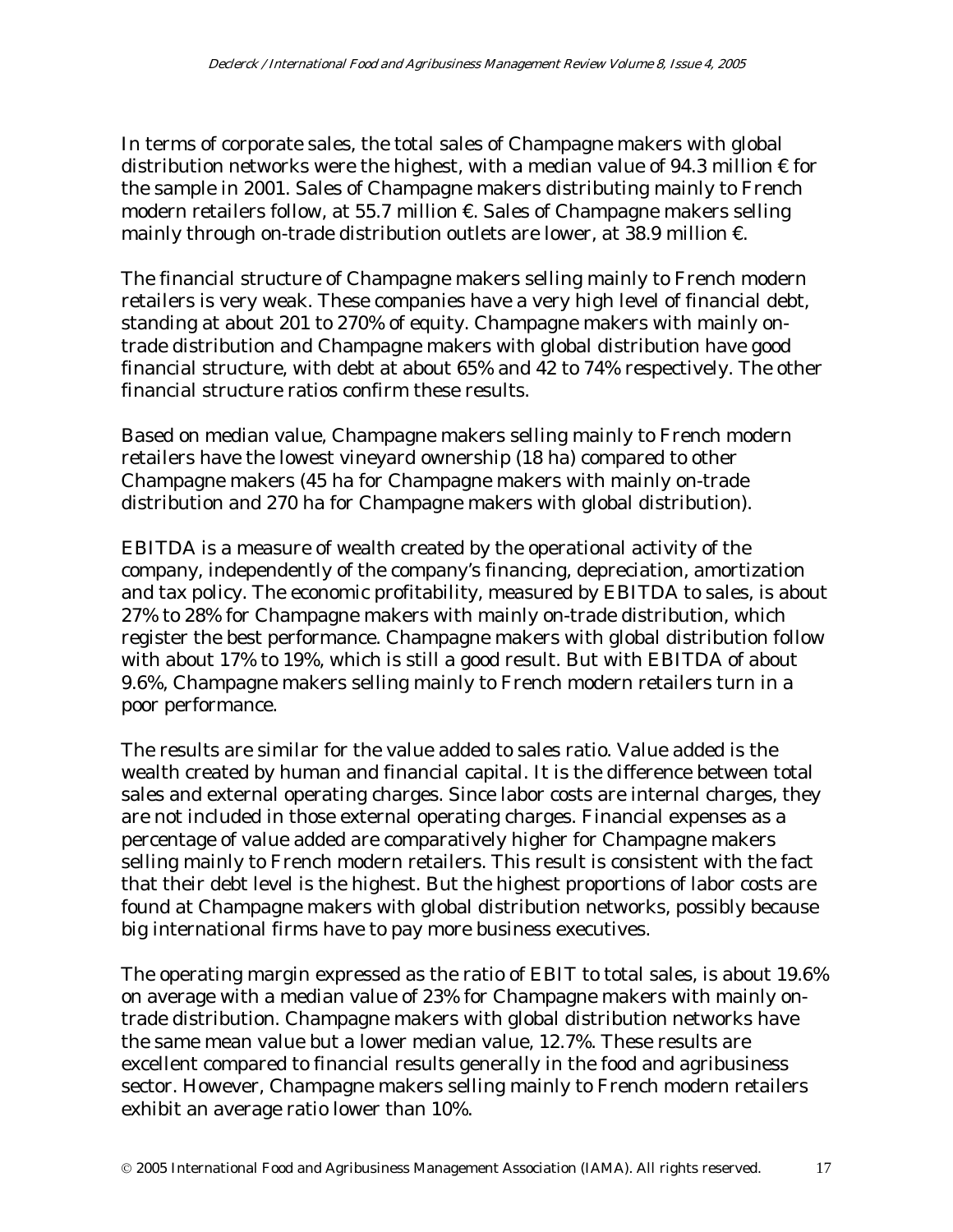The financial profitability ratios show that Champagne makers with mainly ontrade distribution and Champagne makers using global distribution are quite similar:

- Their profit margin on sales is about 15% to 17%
- Their return on equity is about 10% to 13%

These results are very good: two thirds of annual Champagne sales usually take place during the last four months of the year. This means that most sales took place during the economic stagnation/depression after the attacks in New York on September 11, 2001.

However, Champagne makers selling mainly to French modern retailers exhibit very low ratios:

- Their profit margin on sales is about 2%
- Their return on equity is lower than 5%

Clearly, the economic, operating and financial profits depend on the distribution network and the sales price. Champagne makers selling wine to supermarket and hypermarket chains showed very low profitability. Champagne makers selling through the on-trade distribution channel and worldwide networks were very profitable in 2001. Similar patterns are observed in analyzing financial reports from various years.

Furthermore, from 1997 to 2001, Champagne makers selling mainly to supermarkets registered negative growth rates for sales, EBITDA and net income. They were unable to keep up the momentum from the sales boom of 1999.

Champagne makers with mainly on-trade distribution, meanwhile, enjoyed very positive growth rates in business volumes and profitability, and Champagne makers with global distribution networks grew even faster. They were able to take advantage of the new millennium and also to maintain that advantage over the following years.

The financial details provided in tables 7, 8 and 9 show that the family-owned traditional Champagne makers Bollinger and Louis-Roederer, which only sell through the international on-trade channels of distribution, achieve the best results. They are just ahead of Champagne makers with global distribution like Veuve Clicquot Ponsardin (LVMH group), Moët & Chandon (LVMH group) and Taittinger, which also had excellent results.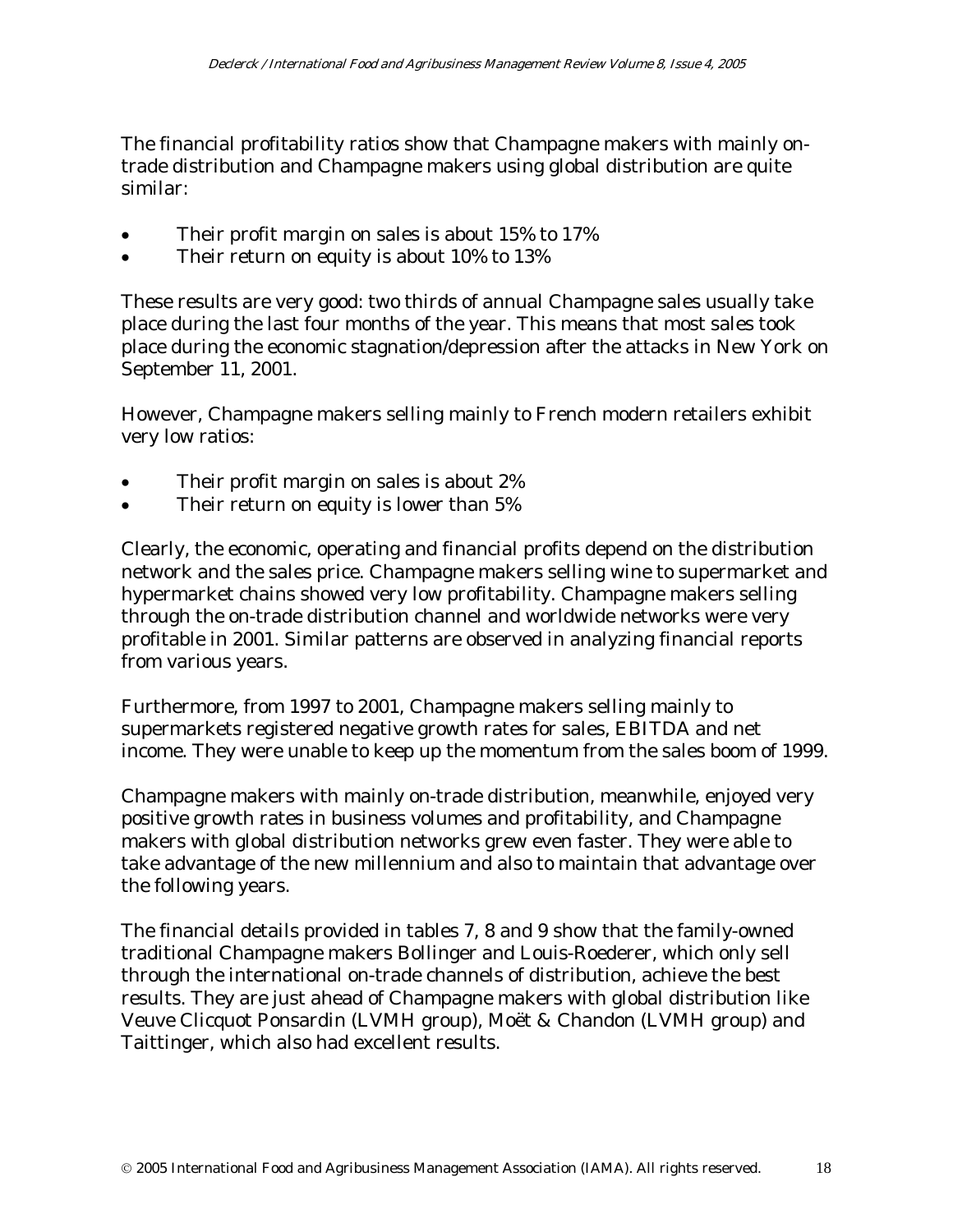### **Conclusions**

The findings are not surprising. On one side, the largest Champagne makers are mass producers with economy of scale and cost leadership advantages. So, they can market successfully worldwide both in supermarkets. On another side, high quality Champagne producers rely on their brand equity and are able to sell at a higher price through a network of wine stores, i.e. specialized retailers. When they try to sell through supermarkets selling at discount prices, they are not powerful enough and must accept lower prices in order to be listed. And they fail. Champagne makers have poor financial results when they only face the market power of the six major French supermarket operators.

Champagne makers with mainly on-trade distribution and Champagne makers with global distribution worldwide have learnt how to improve value creation over the decade, and took full advantage of the new millennium. They also achieved excellent financial results. However, Champagne makers selling mainly to supermarkets registered poor financial results.

The results explain why most Champagne makers are trying to increase their non-supermarket sales, in order to achieve better prices and profitability. But such a strategy requires the financial means to develop brand awareness and an international distribution channel.

Most of the Champagne makers selling mainly to supermarket operators face high financial debt and cannot afford such an investment. They can only access international sales through partnership with other wine and spirits distributors, as Piper Heidsieck did when its parent wine and spirit company, Remy-Cointreau (France), decided to share its distribution network with Jeam Beam Brands Worldwide (USA), Highland Distillers Ltd (UK) and later Vins & Sprit A.B. (Sweden).

Processors take advantage of branding and economy of scale in production. They adjust their production strategy in taking distributors' marketing power into account.

The paper shows that Champagne makers need a second quality product, like good sparkling wine, that can be processed at lower cost and sold at large scale through supermarkets. They usually use a brand name related to their Champagne brand name. Such a strategy is already undertaken: Moët & Chandon produces sparkling wine under the brand "Domaine Chandon" in California and Australia. Champagne Mumm also produces sparkling wine in California, "Mumm Napa". Sparkling wines are sold at lower price.

Such a strategy is also implemented by other food processors. For example: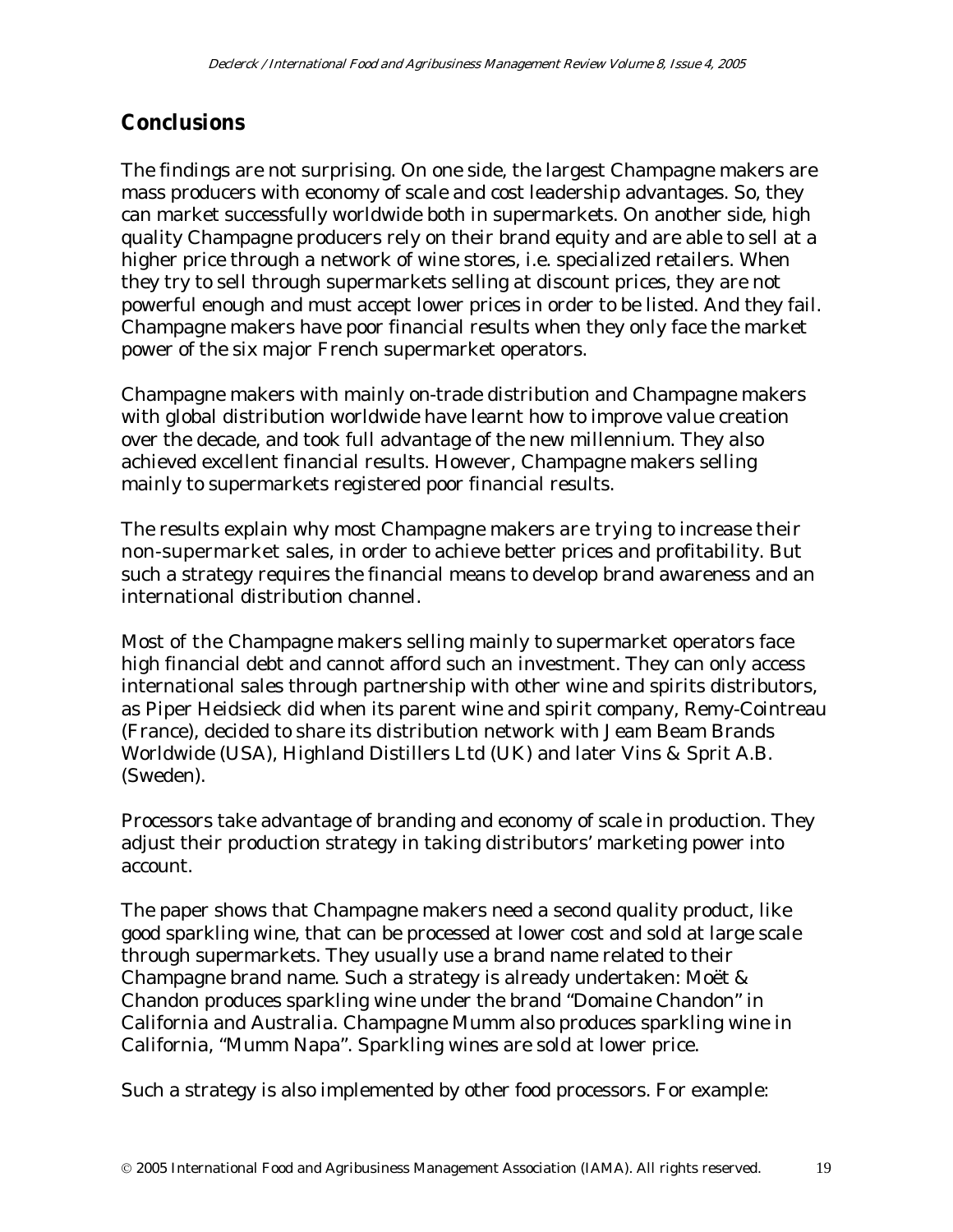- French producers of goose liver (*foie gras*) also sell cheaper products like mousse of goose liver under their brand
- In the European cheese sector, processors sell "gourmet" cheese like "Roquefort" in shops specialized on delicatessen while they enjoy large economies of scale with "camembert" and "brie" sold in supermarkets

### **References**

- Bhuyan S., "An Empirical Evaluation of Factors Determining Vertical Integration in U.S. Food Manufacturing Industries, Agribusiness: An International Journal, 21 (3): 429-445, 2005.
- Bureau van Dijk Electronic Publishing, "Diane" financial data bank of French companies, 1992-2001.
- Comité interprofessionel du vin de Champagne (CIVC), economic data from 1978 to 2003.
- Coelho A. & J.-L. Rastoin, "Restructuring of multinational enterprises and the globalization of the wine industry", Conférence Oénométrie XI, VDQS, Dijon, 21-22 Mai 2004.
- Cotteril R.W., "Market Power in the Retail Food Industry. Evidence from Vermont", Review of Economics and Statistics, 68 (3): 379-386, 1986.
- Cotteril R.W., "Market Power and the Demsetz Quality Critique: An Evaluation for Food Retailing", Agribusiness: An International Journal, 15 (1): 101-118, 1999.
- Cotteril R.W., "Neoclassical Explanations of Vertical Organization and Performance of Food Industries", Agribusiness: An International Journal, 17 (1): 33-57, 2001.
- Declerck F., "Evolution of Champagne wine makers' supply to retailers' pressure on price over 25 years: The management of a producer-retailer cycle", Proceedings of the 88th Seminar of the European Association of Agricultural Economics (EAAE) at Paris, France, 5-6 May 2004.
- Declerck F., "Chain management and performance relationships in the Champagne wine sector", Proceedings from the 2nd International Conference on Chain Management, Wageningen Agricultural University & the Foundation for Agri-Chain Competence, pages 511-538, at Ede, the Netherlands, 30-31 May 1996.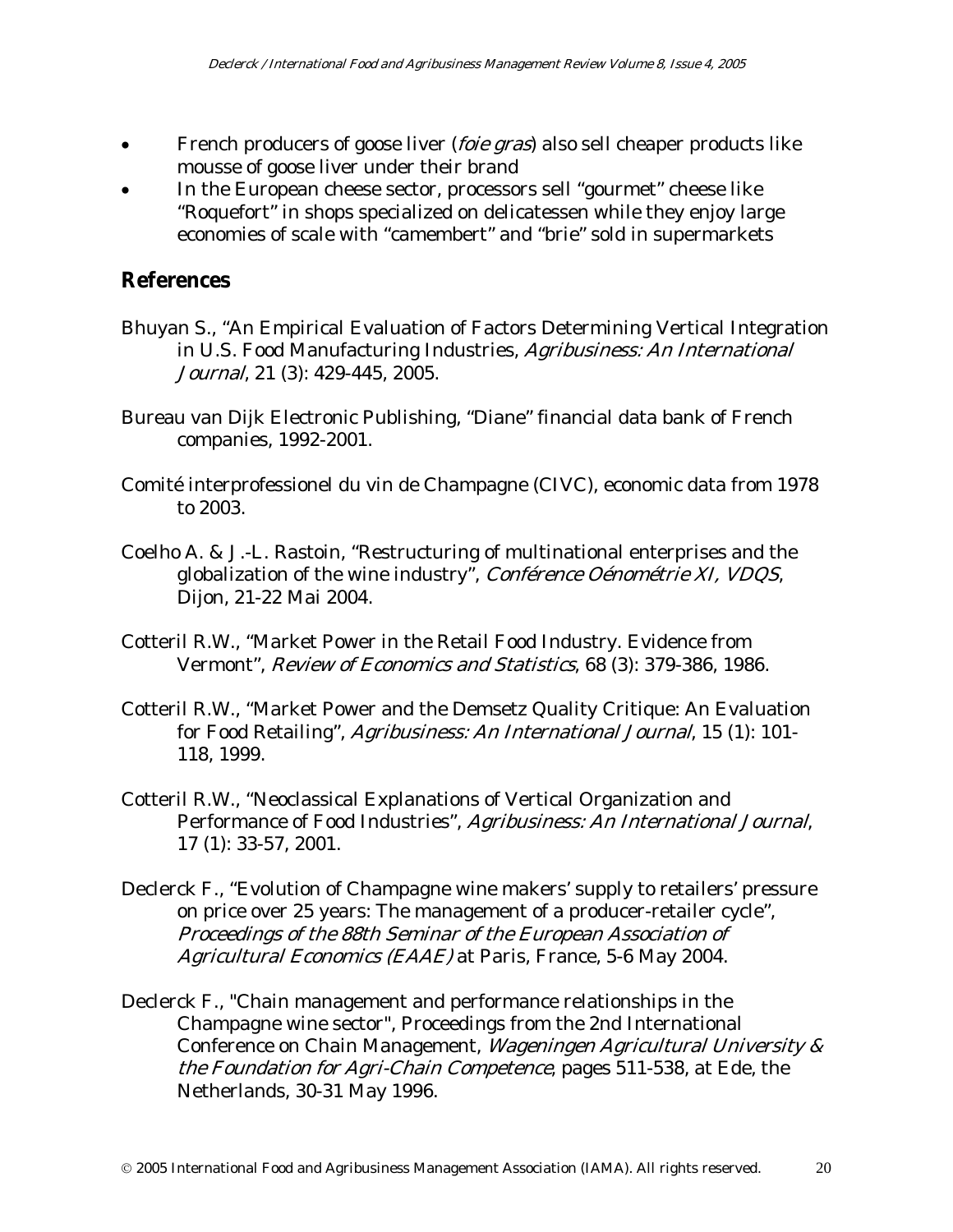- Declerck, F. & O. Pichot, Stratégies et performances dans le Champagne : marges de manoeuvre, IGIA, December 1994.
- Declerck, F. & B. Sherrick, "Profit structure relationships in US food industries", Economie et Gestion Agro-Alimentaire, n° 26: 12-17, janvier 1993.
- Demsetz, H., "Industry Structure, Market Rivalry, and Public Policy", The Journal of Law and Economics, 16(April), 1-10, 1973.
- Gaucher S., V. Hovelaque & L.-S. Soler "Coordination entre producxteurs et maîtrise des aléas de demande", Cahiers d'économie et sociologie rurale, 57:96-125, 2000.
- Gaucher S., L.-S. Soler & H. Tanguy, "Incitation à la qualité dans la relation vignoble-négoce", Cahiers d'économie et sociologie rurale, 62:8-40, 2002.
- Giraud-Héraud E., J. Mathurin & L.-G. Soler, "Quelle légitimité à des mécanismes de régulation de l'offre dans les Apellations d'origine protégée ?", Economie Rurale 217-218: 123-134, septembre-décembre 2003.
- Laboissière J.L.,"Champagne en quête de stabilité", Rayon Boissons, 109: 179-188, juin 2003.
- Laboissière J.L.,"Alcools blancs : Rhum-vodka, le duo gagnant", Rayon Boissons, 116:73-75, février 2004.
- Malassis L., Economie agro-alimentaire, Ed. Cujas, Paris, 1973.
- Ménard C. and M. Shirley (Eds), Handbook of New Institutional Economics. Kluwer Academic Press, Boston, 2005a.
- Nelson P., Siegfried, J. & Howell J., "A simultaneous equations model of coffee brand pricing and advertising", Review of Economics and Statistics, 74 (1): 54-63, 1992.
- Omta S.W.F. (Onno), Trienekens, J.H. & G. Beers, "A Framework for the KnowledgeDomain of Chain and Network Sciences", Paradoxes in Food Chains and Networks, Trienekens, J.H & S.W.F. Omta eds. Management Studies group. Wageningen Academic Publisher, The Netherlands, 2002.
- Pérez R., La gouvernance d'entreprise, Ed. La Découverte, Paris, 2003.